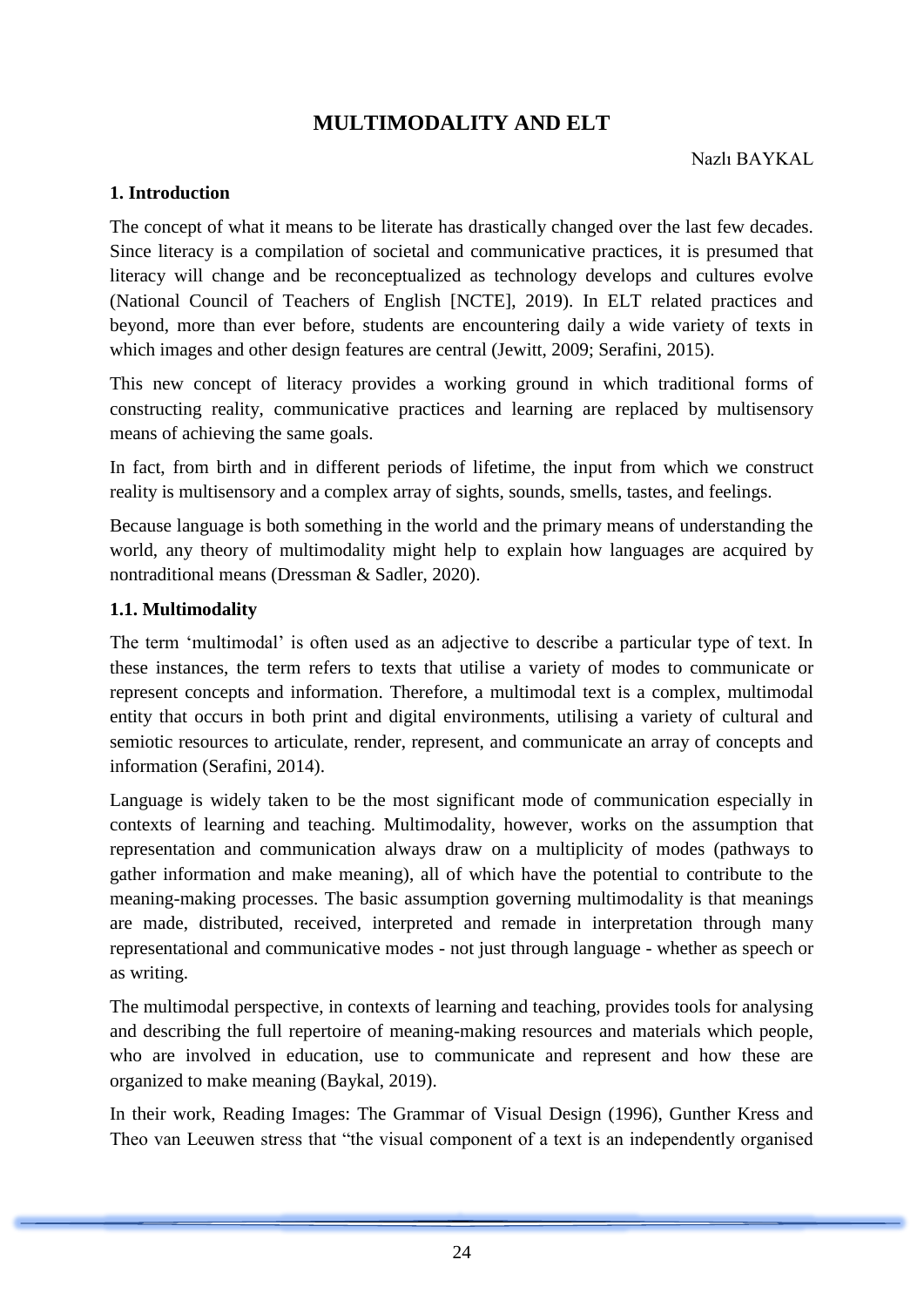and structured message, connected to the written component, but not necessarily dependent on it" (1996, p. 18).

It is not just the incorporation of visual images into written texts that is the focus of much of today's research into visual literacies. What is of interest is how visual images work alongside written language and design elements, and how readers make sense across the various components and features of these texts. Design elements, visual images, and written language work in diffrent ways to convey meaning and communicate information.

Multimodal research has shown the significance of the role of the image and its relationship with writing for the construction of knowledge in textbooks and other learning resources (Bezemer & Kress, 2008; Moss, 2003). This research has highlighted the implications of multimodal design for how students navigate digital and print materials through the creation of reading pathways that rely on pictures, colour and other graphical elements, and layout (Jewitt, 2011).

What needs to be discussed at this point is how and why multimodality works, or how the combination of multiple modes of communication contributes to learning; for the specific aim of this study, to language-learning outcomes that are more powerful than learning through any single model. A model that would embody all these would focus on describing how different modes and their different sensory inputs, mainly visual and auditory but potentially also tactile, olfactory, gustatory, and kinesthetic, produce meaning, individually and in combination (Dressman & Sadler, 2020).

Because multimodality's dynamics are difficult to explain, perhaps the best approach to studying multimodality from the perspective of its implications for language learning would be to focus on the observable outcomes of multimodal interactions.

From this perspective, some researchers and theorists characterize multimodality as an enabling condition, in which the combination of meaning from two or more modes combines to have a demonstrable learning outcome. For these researchers, multimodality itself is not under investigation as much as certain combinations of modes-print text and audiobooks; videos with subtitles in L1 or L2; video games with written or spoken chat and their learning outcomes in comparison to unimodal or other combinations. Multimodality in these studies is an enabling feature, something that adds motivational and cognitive power to learners' acquisition of a second language (Dressman & Sadler, 2020)

# **2. Multimodal Pedagogies: From Students' Perspective**

'Multimodality' is defined as using different modes, i.e. textual, aural, linguistic, spatial, and visual, for communication and meaning-making (Kress, 2003). Multimodal pedagogy refers to curriculum, pedagogy, and assessment practices which focus on mode as a defining feature of communication in learning environments (Stein & Newfield, 2006). It allows students to represent their learning in multiple modes (Choi & Yi, 2015; Jewitt & Kress, 2003). In L2 contexts, with the development of technological tools students are increasingly producing multimodal texts; combining texts, images, audios, and videos in digital forms, such as blogs, digital stories, and mini-documentaries (Hafner & Miller, 2011; Yi & Angay-Crowder, 2016). This new situation aligns with the reconceptualization of literacy and the new notion of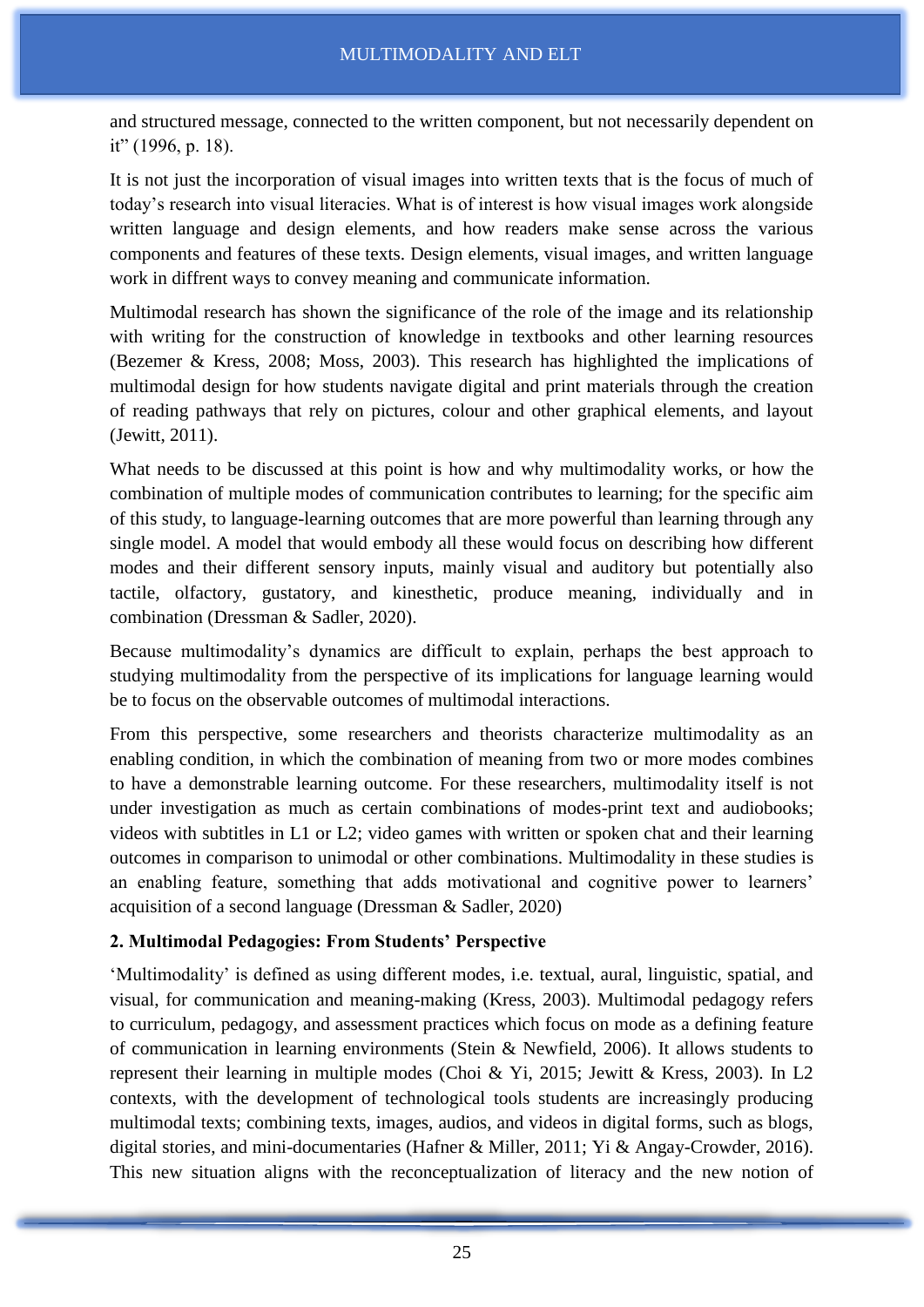'multiliteracies' that refers to the ability to succesfully engage with texts integrating different semiotic resources (The New London Group, 1996). Multiliteracy is often seen to be used interchangeably with 'multimodality' (Yi & Angay-Crowder, 2016).

A multimodal literacy pedagogy has shown to incorporate multiple meaning-making modes, apart from traditional unimodal forms of reading and writing (Ajayi, 2008; Hull & Nelson, 2005).

This pedagogical approach has shown to be especially effective for English language learners. Students in today's ELA (English Language Arts) classrooms are exposed to a wide variety of meaning-making modes and combination of these modes (Kalantzis et al., 2016).

For example students constantly see page layouts with written text and images on their devices, often while hearing music and other sound effects. They see billboards with phrases and pictures; they attend shows with music, body language, and images or they participate in interactive conversations using a variety of modes.

Thus, students are allowed multiple points of access to multimodal texts when students become both viewers and readers to the content of these texts. Analyzing and creating multimodal texts also allows ELLs of all levels to express themselves in unique ways by using multiple semiotic resources to create multidimensional meanings (Pacheco & Smith, 2015). Through multimodal projects, students are able to express themselves more than they would be able to with unimodal written texts (Zapata, 2014).

Multimodal literacy practices are also pointed out to improve literacy skills, enhance learning motivation and autonomy (Li, 2020). Students welcome multimodal pedagogy and agree that use of modalites (e.g. videos and audios) facilitates their learning of course content (Li, 2020; Peng, 2019).

Some of the studies to exemplify how multimodality influences literacy development/language education are Kenner (2004), Kress (2003), Kress et.al (2004), Adoniou (2013), Early and Marshall (2008), Potts and Moran (2013), Sofkova Hashemi (2017). These studies have shown that both learners of L1 and L2 are supported in their literacy development by a multimodal framework. Smith (2014)'s review on L2 education and multimodal approach to teaching in L2 was beneficial to student learning in a number of areas, including academic writing. Research on L1 supports the benefits of multimodality for developing writing and reading both in early L1 education (Mackenzie & Veresov, 2013; Sofkova Hashemi, 2017) and throughout the school years (Oldham, 2005; Pantaleo, 2012; Svardemo Aberg & Akerteldt, 2017).

The benefits of multimodal pedagogies in enriching classroom teaching and learning are documented in the following studies. In Asia, Ganapathy and Seetharam(2016) reported that the use of multimodal texts made English language lessons more interesting and enhanced students' level of engagement, understanding, and retention of the knowledge taught. Similarly in Singaporean secondary school, Anderson et al. (2017) argued that engaging in multimodal text composition allowed low-progress students to develop higher-order critical and analytical skills, which the usual classroom literacy practices and activites did not offer. Their findings are consistent with Ajayi's (2008) earlier observations on the benefits of using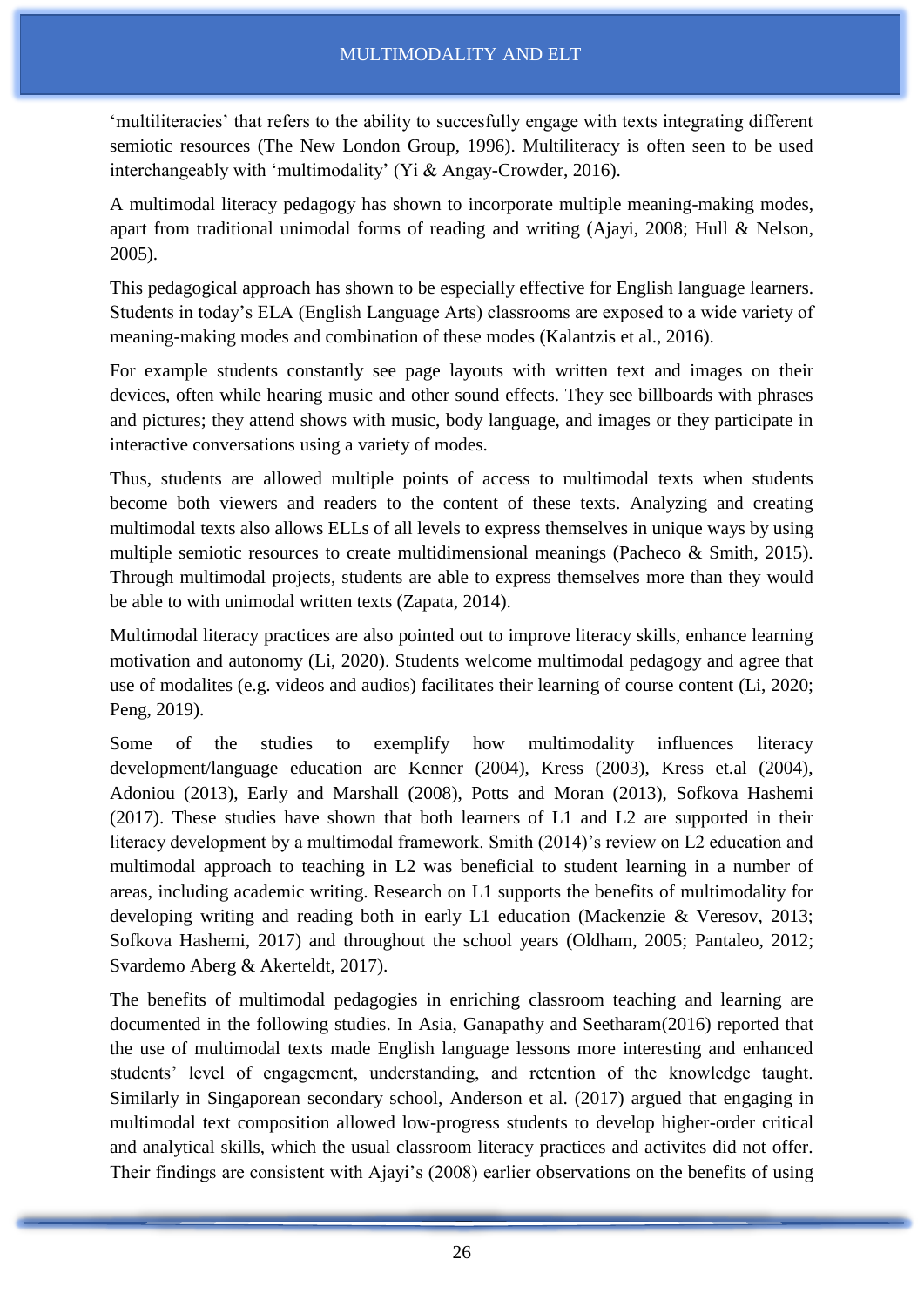multimodal composing activities among high school ESL students who come from socieconomically disadvantaged backgrounds. Jiang and Gao (2020) also observed that the inclusion of multimodal digital composition tasks contributed to the development of digital empathy amongst Chinese EFL learners, and helped to increase their motivation and confidence in expressing themselves in English. Likewise, Chen (2021) reported that the teacher's multimodal pedagogies in designing opportunities for students' multimodal composing were well-received by the students, who appreciated the range of meaning-making options.

Stein (2004) demonstrates how English language learners from certain communities in South Africa value oral, performative, and gestural forms of communication above print-based texts. Stein reports that through writing, verbal modes, role-play, and photography, the students not only use visual representations to provide details that are absent in the written mode but also examine their social realities, convey different social identities and experience their worlds in new ways because of classroom social practices centered on the use of multimodal resources.

# **3. Multimodal Pedagogies: From Teachers' Perspective**

With the influence of multi-semiotic digital input in learners' life (Street, Pahl, & Roswell, 2009), multimodal pedagogy is capturing researchers' and instructors' growing attention. Multimodal pedagogy is informed by the theoretical construct of multimodality (Kress, 2003).

Multiliteracies is often seen to be used interchangeably with "multimodality" (Yi & Angay-Crowder, 2016). The relationship between the two terms was clarified by Rowsell and Walsh (2011): "Multimodality comes first in that it informs how we make meaning, and multiliteracies, as a possible pedagogy, give us tools for doing so" (p. 56). A concept associated with multiliteracies is "multimodal literacy", which is defined as the ability to construct meanings through "reading, viewing, understanding, responding to and producing and interacting with multimedia and digital texts" (Walsh, 2010, p. 213).

The term 'multimodal pedagogies' describes the ways in which the teacher can design learning experiences that facilitate students' development of multimodal literacy in the classroom (Kress & Selander, 2012). Multimodal pedagogies involve teachers making decisions about which modes of representation to use for particular curricular content, and how these are to be arranged and sequenced. It also involves designing opportunities for students to create multimodal compositions.

A multimodal literacy pedagogy gives teachers the resources to recognize the value and capitalize on students' cultural and linguistic resources through instruction that incorporates multiple meaning-making modes, apart from traditional unimodal forms of reading and writing (Ajayi, 2008; Hull & Nelson, 2005). In order to support the development of literate ELLs in today's world, educators must expand the literacy practices that they use in the classroom to include multimodal texts (Serafini, 2015). Teachers must learn how to use and teach students how to use a wide range of modes to articulate, represent, and interpret texts (Serafini, 2014). Because of the importance of utilizing multimodal literacies with ELLs in current educational settings, the focus is on an instructional approach in language teaching classrooms.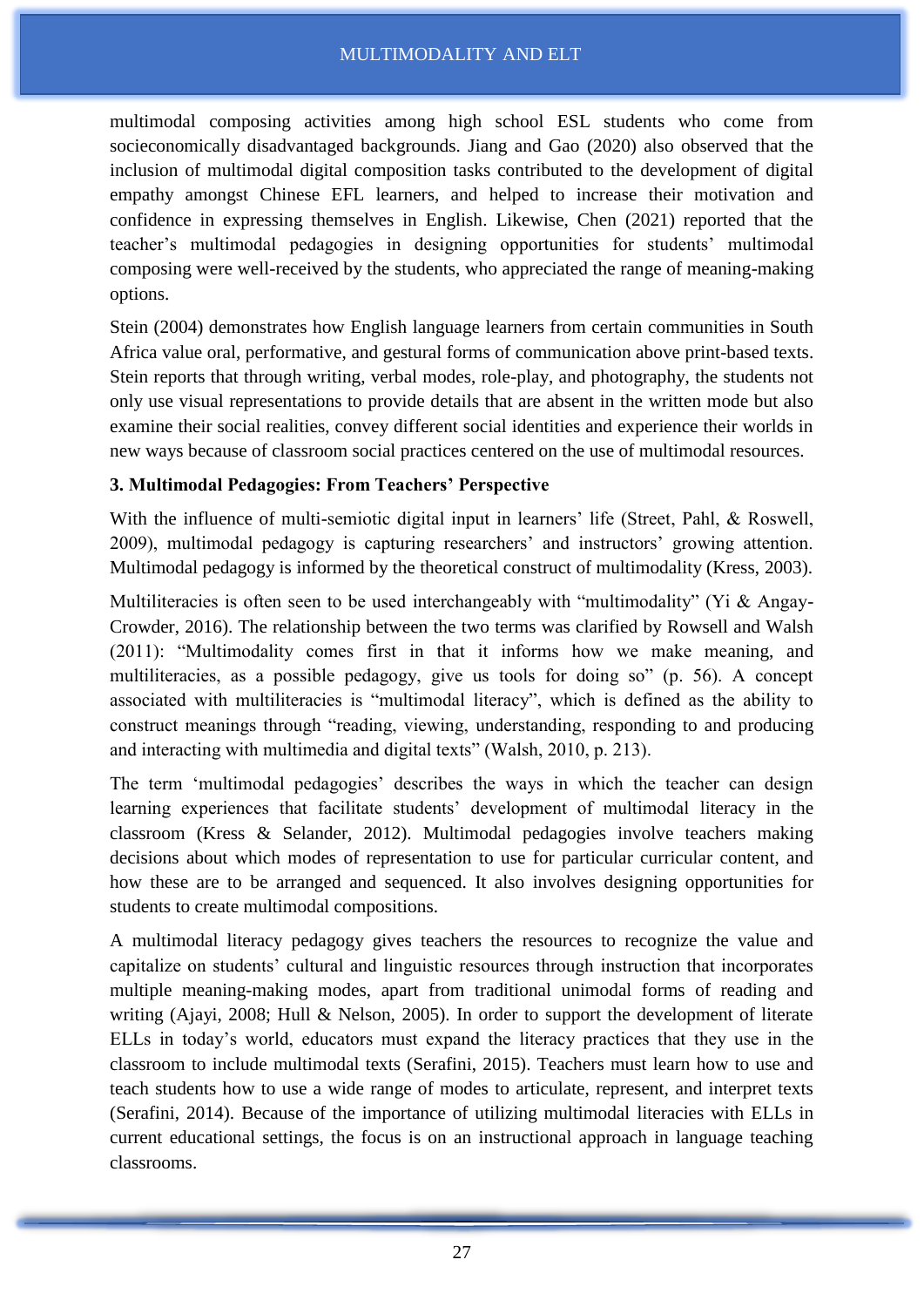As Veliz and Hossein (2020) reminded us, it becomes almost inevitable to integrate digital multimodal tools into language instruction in order to enhance students' language learning experiences. Thus, the need for teacher education programs to prepare pre-service teachers to bridge the gap between the traditional literacy and multiliteracies will be continuously intensified in the years to come (Rowsell et al., 2008).

Although multimodal literacy has been increasingly practiced in language classrooms, research on integrating multimodal practices into the teacher education curriculum is still in its infancy. Miller's study (2007) is one of the earlier works that initially drew our attention to multimodal literacy practice in a teacher education class in the USA through digital video composing tasks.

Additionally, previous studies (e.g., Ajayi, 2010; Coyle et al., 2010; Farias & Veliz, 2019; Yi & Angay-Crowder, 2016) reported that many teachers still feel unprepared for multimodal pedagogy, as they lack relevant skills to deliver multimodal practices in their classes. For instance, in the questionnaire survey with teacher candidates conducted by Ajayi (2010) in the USA, many participants disagreed that they had learned and practiced strategies to teach multiliteracies in their teacher training courses. This perception was echoed by the pre-service teachers in Chile, reported in Farias and Veliz (2019). In Farias and Veliz's (2019) study, participants acknowledged the use of multimodal texts in their teacher training courses, but pointed out the lack of a systematic pedagogical preparation for pre-service teachers to implement multimodal pedagogy later in their teaching practice.

However, Bulut et. al. (2015) developed a 'Multimodal Literacy Scale' to investigate multimodal literacy skills of prospective teachers of English language to find out about the changes in the understanding of literacy skills in this communication and technology age in Turkish context. Ekşi and Yakışık's study (2015) tries to define prospective language teachers' multimodal literacy levels in a state university via the Multimodal Literacy Scale developed by Bulut et al. (2015). The results indicate that pre-service English language teachers have high levels of multimodal literacy skills. The study by Ulu et al. (2017) reveals that there is a positive and mid-level relationship between the multimodal literacy and preservice teachers' perceptions about their self-efficacy in critical reading. The confronting results might be due to the differences in the formation and design of curriculum objectives of respective countries.

Still, it seems very important to incorporate multimodal pedagogy into TESOL teacher education so as to prepare pre-/in-service teachers for the digital trend in language teaching. Specifically, teacher educators are encouraged to update the TESOL curriculum by including multimodal practices to expose pre-/in-service teachers to emerging knowledge of multimodal literacies. However, the investigation of multimodal pedagogy in TESOL teacher education is rather scarce (Yi & Angay-Crowder, 2016). Yi and Choi (2016) directed teacher educators' attention to the importance of knowing pre-/in-service teachers' views of multimodal practices so as to better integrate multimodal tasks into existing curricula.

McVee et al. (2008) continued to implement multimodal pedagogy in a graduate course of new literacies and technologies in the USA, with the aim to inform teacher educators to train pre-/in-service teachers to integrate technology into their teaching along with the digital trend.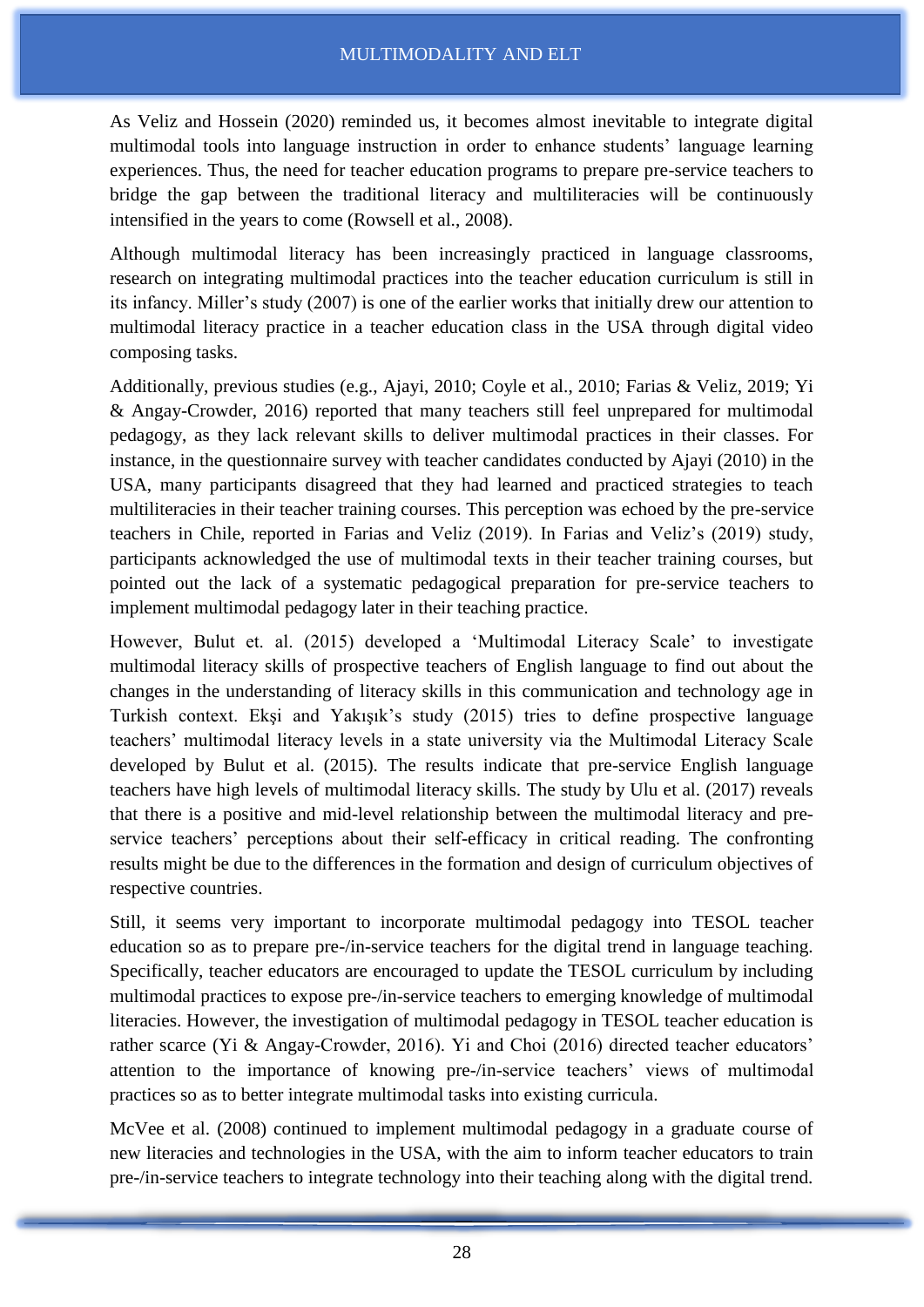Through completing three digital projects (i.e., poetry interpretation via PowerPoint, inquiry based WebQuest via Dreamweaver, and a digital story via iMovie), students were provided valuable opportunities to create multimodal texts electronically and reflect on the use of digital technologies in literacy instruction. The results showed that the pre-service teachers learned multimodal design of texts and comprehended the transitional stances of literacy/technology integration, namely the dynamic and interwoven relationship between technology and literacy (Bruce, 1997).

Differently, in Hundley and Holbrook's (2013) study, the pre-service teachers preferred printbased literacies, and voiced the challenges as they composed digital multimodal texts in a writing methods course. The perceived challenges included struggling with new composition structures, thinking with image, and using technology. Hundley and Holbrook (2013) called for more opportunities for pre-service teachers to experiment with multimodal literacy in their coursework so that they can be "enthusiastically attuned to a digital era" (p. 508).

Emphasizing the pedagogical perceptions of the issue, Rowsell et al. (2008) reported on a longitudinal study of literacy teacher preparation in Canada via interviews with pre-service teachers and new teachers. Their study revealed perceived benefits of multiliteracies pedagogy, including helping the implementation of constructivist pedagogy, connecting to students' lives, and fostering class community. Participants also reported challenges in implementing multiliteracies pedagogy, such as lack of clarity about the nature and purpose of multiliteracies pedagogy and inadequate range of literacy forms (e.g., less attention to nonfiction literacy and computer literacy). Veliz and Hossein (2020) recently examined Australian English as an Additional Language (ELA) teachers' perceptions on the effectiveness of their teacher training programs in preparing them for multimodal pedagogy via semistructured interviews. Teacher participants shared challenges of implementing an integrated approach to teaching meaning-making through multiple semiotic modes. It is pivotal to educate learners with the knowledge and skills of how multimodal texts are constructed and to develop effective pedagogical strategies to integrate multimodal literacy (Ajayi, 2010; Farias & Veliz, 2019).

To investigate how multimodal pedagogies are practised in TESOL classroom contexts, Rance-Roney (2010) explored pre-/in-service teachers' engagements with multimodal literacy projects. The teachers made short videos addressing reading strategies and linguistic/cultural schema to serve as pre-reading activities for their ELLs. The results showed that the teachers, by orchestrating visual, audio, and linguistic modes to produce the videos, gained a deepened understanding of the content of reading materials. More recently, Yi and Angay-Crowder (2016) incorporated multimodal practices into graduate TESOL courses by implementing two multimodal projects in which 1) students represented their knowledge of Second Language Acquisition concepts multimodally and 2) students created multimodal instructional materials to teach ELL academic literacy. This study particularly addressed the challenges of implementing multimodal pedagogy in teacher education. The perceived challenges included epistemological issues regarding legitimate academic literacy, assessment of multimodal projects involving both content knowledge and design, and teachers' resistance to multimodal practices for the lack of technological skills and time constraints.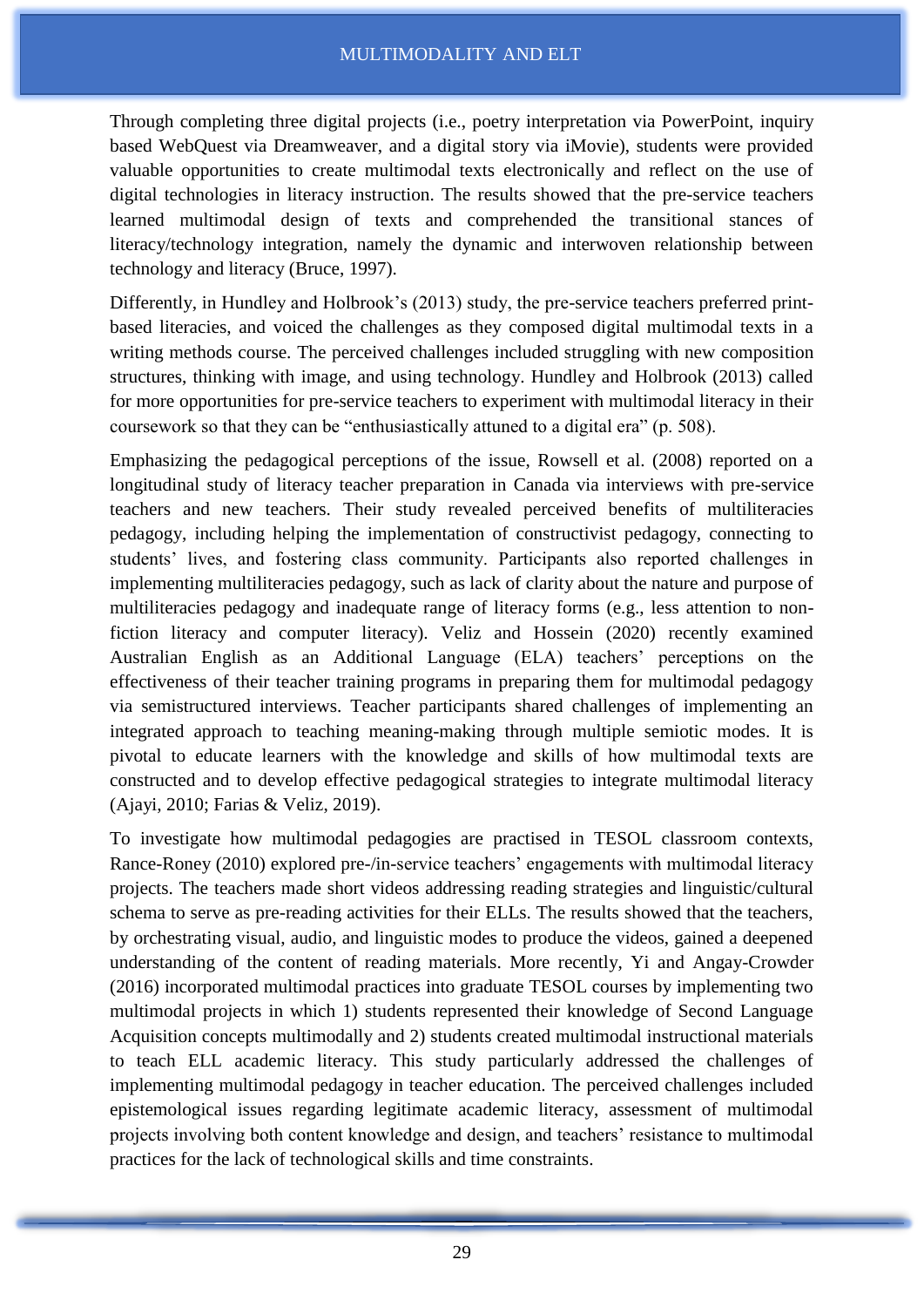By incorporating two multimodal projects into the TESOL curriculum/assessment, this study provided opportunities for pre-/in-service teachers to practice and reflect on multimodal practices. The findings of this study echoed affordances of multimodal practices explored in language classrooms (e.g., Miller, 2010; Ryan et al., 2010; Yi & Choi, 2015). Also, the study reinforced the findings of previous studies (e.g., Miller, 2007; Rance-Roney, 2010) conducted with teacher candidates that the multimodal project led to their deepened learning of content knowledge and a collaborative learning community. Li's (2020) study also confirmed that multimodal practices can be productive ways to benefit pre-/in-service teachers enrolled in graduate programs by enabling them to enhance content learning as well as digital learning, which furthermore prepared them for implementing multimodal pedagogy in their classroom contexts.

There are also studies which report on how a multimodal approach is difficult to enact in the classroom due to issues related to school traditions, teachers' competence, the challenges of power relations in the classroom and even the students' resistance (Aagard & Silseth, 2017; Cederlund & Sofkova Hashemi, 2018; Gilje, 2010; Godhe, 2014; Olin-Scheller, 2006).

The implications of multimodal pedagogies on curricular issues are discussed in Elf et al. (2018). They state that whereas multimodality previously was connected mainly to students' receptive skills, there now appears to be a shift towards students' multimodal productions. This shift in focus in curricula, stresses the importance of formulating qualitative aspects of multimodal productions in a school setting in order for teachers to be able to assess them. In a multimodal perspective, assignments can encourage students to use multimodal meaningmaking in their design process. The extent to which they do so may depend on how the assignment is expressed and prepared through teaching and how the assessment criteria are formulated and communicated. Therefore, it is important to notice the lack of adjustments concerning multimodality and digitalisation in knowledge requirements and assessment criteria. Studies show that what is recognized as learning in language education is still very much connected to verbal writing, both in teaching and assessment (Lankshear & Knobel, 2003; Oldham, 2005; Tønnessen, 2010). Results from studies by, among others, Aagard and Silseth (2017), Godhe (2014) and Silseth and Gilje (2017), reveal how assessment practises fail to align with teaching. While teaching practices may be multimodal, assessment practices are generally not, and assessment criteria used to evaluate verbal texts, do not adequately address the complexity of multimodal compositions (e.g., Cope et al., 2011; Godhe, 2014; Oldham, 2005)

In L2 contexts, for teachers of ELLs, research has revealed its benefits for learners, such as deepening their engagements with texts, making school learning relevant to their out-ofschool interests, and giving voice to marginalized students (Ajayi, 2008; Early & Marshall, 2008; Hull & Nelson, 2005; Jacobs, 2012). However, relatively little research in second language (L2) literacy has explored the use of multimodality in the classroom among ELLs and their teachers (Lotherington & Jenson, 2011). Among a few studies that have looked into integrating multimodal practices into L2 classrooms (e.g., Ajayi, 2011; 2012; Early & Marshall, 2008), the collaborative endeavor by Angay-Crowder et al. (2013) is one of the latest reports on the use of multimodal practice in the second language classroom setting. While implementing a digital storytelling curriculum for multilingual middle school students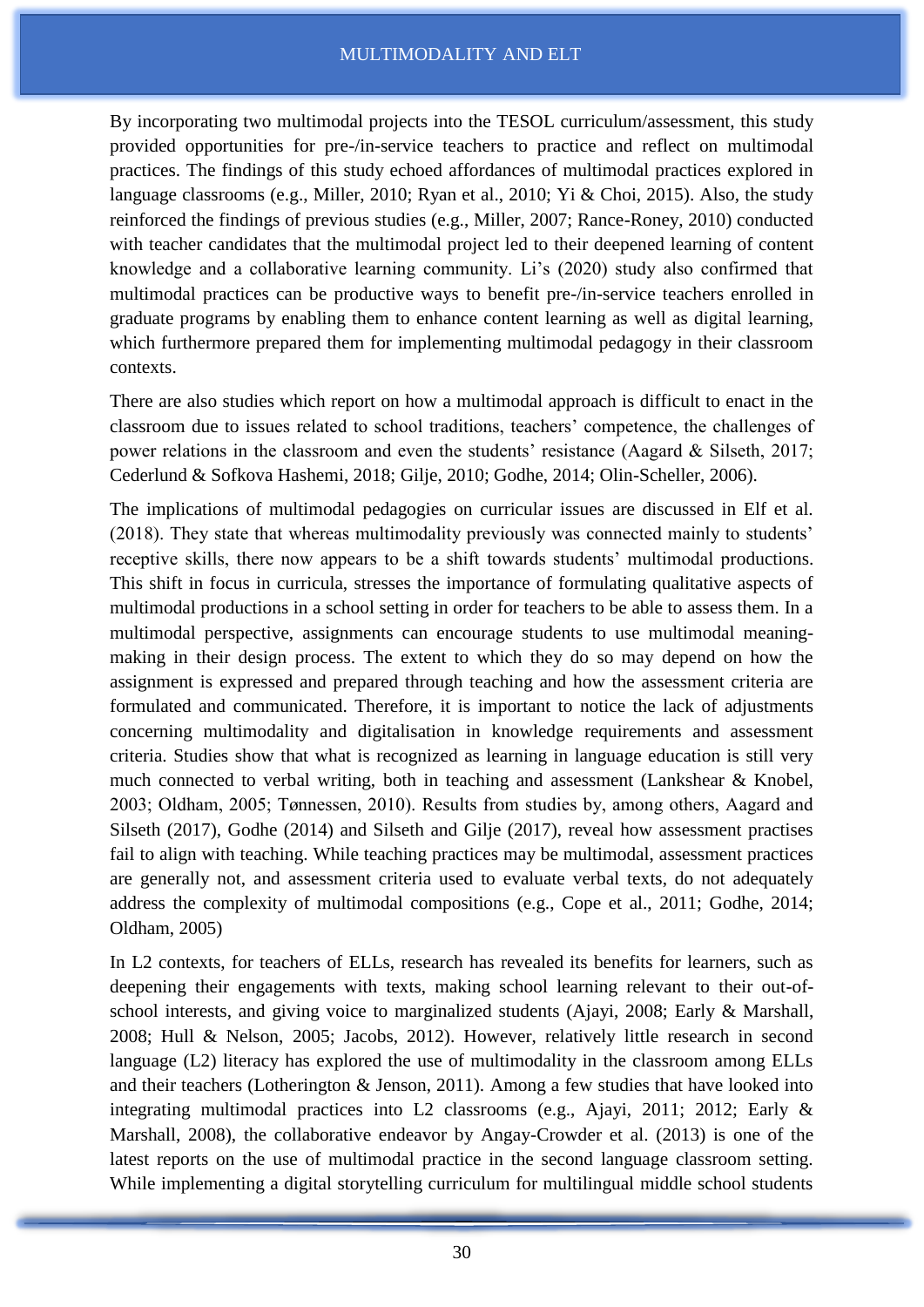in a summer school, the researchers found that multimodal teaching and learning had the potential for "expanding their [multilingual adolescents'] literacy repertories and means of expression" (p. 43). Of particular importance is that by engaging in print-based and digitally based composition about a topic of interest, these adolescents "capitalized on their home/community-based languages, discourses, and knowledge" (p. 42) and redefined and recreated their realities and identities.

Another important study to note here is Rance-Roney's (2010) research that explored preservice and in-service teachers' engagements with multimodal literacy projects, named digital jump-start (DJ), in a teacher education program. The teachers in the study made a 3- to 6 minute video that was intended for prereading activities, addressing vocabulary, syntax, reading strategies, and cultural and linguistic schema. They used multimodality as an effective instructional scaffold for enhancing ELLs' academic reading and language acquisition. Both of these studies could be of significant value for classroom teachers who serve a growing population of linguistically and culturally diverse students. They reveal specific ways to employ digital and multimodal practices to support ELLs' identity, language, literacy, and content area learning. Nevertheless, we could benefit from more studies that examine teachers' actual experiences of employing multiple modes to teach ELLs in the classroom context.

In support of the findings of above mentioned studies, in Choi and Yi's study (2015) it was found that the benefits of multimodality for ELLs are also applicable to all the students and they strongly believed that every teacher must employ various modes to ensure academic success of all students. They found that multimodal teaching brings content knowledge to life and makes it more real for learners. They also considered the strengths of multimodality as highlighting more students' otherwise overlooked and underexplored abilities, interests, and personalities, all of which have a significant impact on learning in school. They concluded that multimodal teaching reaches more students due to the broad spectrum of ability levels, talents, and interests.

They also found that allowing ELLs to express visually what they were learning proved to be a powerful teaching practice. They believed that visual representation plays a prominent role in aiding ELLs' understanding of linguistic text. Teacher's use of multimodality in instructing ELLs suggests that multimodality promotes ELLs' cognitive as well as affective engagements with content knowledge. This mode of instruction can ultimately enhance ELLs' sense of accomplishment and self-esteem. The teachers, who took part in this study, viewed multimodal practices and pedagogy as having a lasting impact on their positive academic experience. The teachers also identified various issues around technology and lack of support from administration as challenges for integrating multimodality into the classroom setting.

The value of multimodality for teaching and learning has not been widely accepted by classroom teachers both because of the long-standing view of literacy and language as exclusively linguistically based (Hundley & Holbrook, 2013) and because of an increased emphasis on standardized tests that are administered primarily through print media in U.S. schools despite the Common Core State Standards recognizing the importance of multimodal texts (Jacobs, 2012; Siegel, 2012). For instance, Hagood et al. (2008) found from their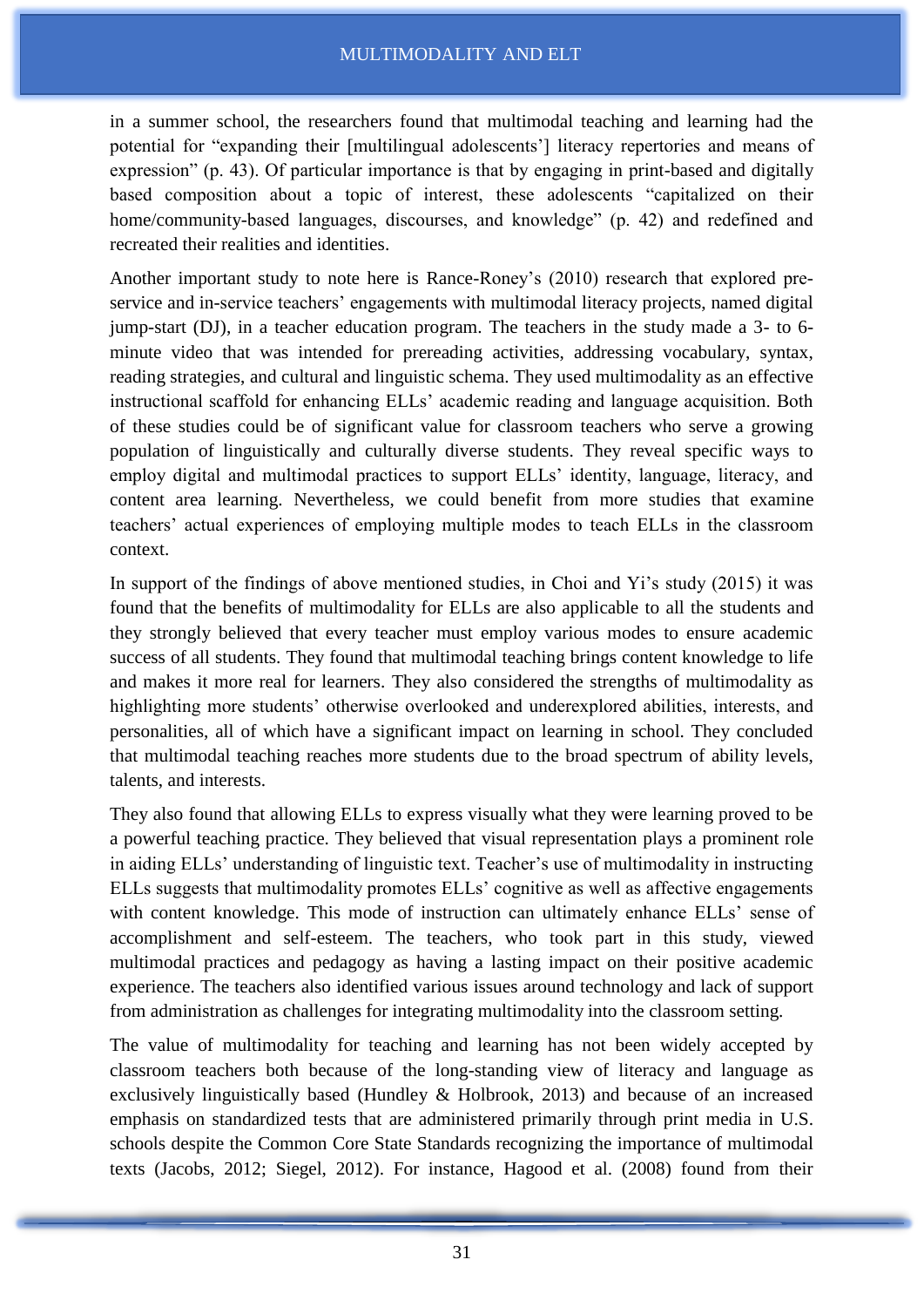longitudinal study that teachers in two low-performing middle schools, while holding a traditional view of literacy (i.e., print-based reading and writing), often used new literacy strategies (including multimodal activities) in their content area classes, but they were rather limited to being used for activating students' "schema" or "culminating activities for units of study" (p. 37). Furthermore, although some teachers were enthused about integrating multimodality into their practice, they viewed this approach as impractical to prepare students for standardized tests. In another study, Miller (2007) found that many pre-service and inservice English language arts teachers initially saw print-based text as the only legitimate form of school literacy. Yet, when they engaged in composing digital videos, they began to see digital video production as a similar composing activity to writing traditional, print-based text because of the similar literacy process required, and consequently they expanded their notions of school literacy "from only reading and writing print to also composing visual and auditory 'texts'" (p. 70). Here, findings from both Hagood et al.'s (2008) and Miller's (2007) studies provide a significant implication for teacher educators, suggesting that they need to play a key role in helping teachers be prepared to use newer kinds of "embodied multimodal literacy practices and professionalizing tools" (Miller, 2007, p. 78) so as to serve students better.

However, due to the pressure of and customary nature of standardized literacy and assessment practices in education sysytems, there may be hinderances during the implementation of multimodal pedagogies. Heydon (2013) found that standardized literacy assessment practices greatly limited the curriculum time and focus for teachers to engage in multimodal pedagogies in the Canadian province of Ontario. Their instructional practices were often influenced by the pressures to teach the 'must-dos' – narrowly focused on the language skills which were assessed in standardized tests (Heydon, 2013). A similar tension between new multimodal pedagogies and old language-dominant assessment practices has also been reported in Singapore. Tan et al., (2010) documented a case study of how they progressively transformed the pedagogical practices of a Singaporean high school English language teacher, where the 'reading and designing of multimodal texts' became central, and students were introduced to other semiotic modes besides language. Despite this, the teacher conceded that when confronted with the more pressing need of preparing her students for the all-important yearend examinations, multimodal literacy was "good to have' but 'not one of [the] top priorities' in her teaching" (Tan et al., 2010, p. 14).

#### *2.1. Materials Serving Multimodal Pedagogies*

Kress and van Leeuwen (1996) defined multimodal texts as "any text whose meanings are realized through more than one semiotic code" (p. 183). The shift in the definition of texts implies a need for change in ways English language teachers negotiate textbooks – from reading and writing print-bound materials – to developing skills and knowledge to teach how meanings are designed into textbooks through multimodal resources. In this way, English language teachers can connect textbooks to multiple identities and cultural forms of communication in order to "engage with, and gain access to, student agency, cultural memory, and home and school learning, within local contexts" (Jewitt, 2008b, p. 50).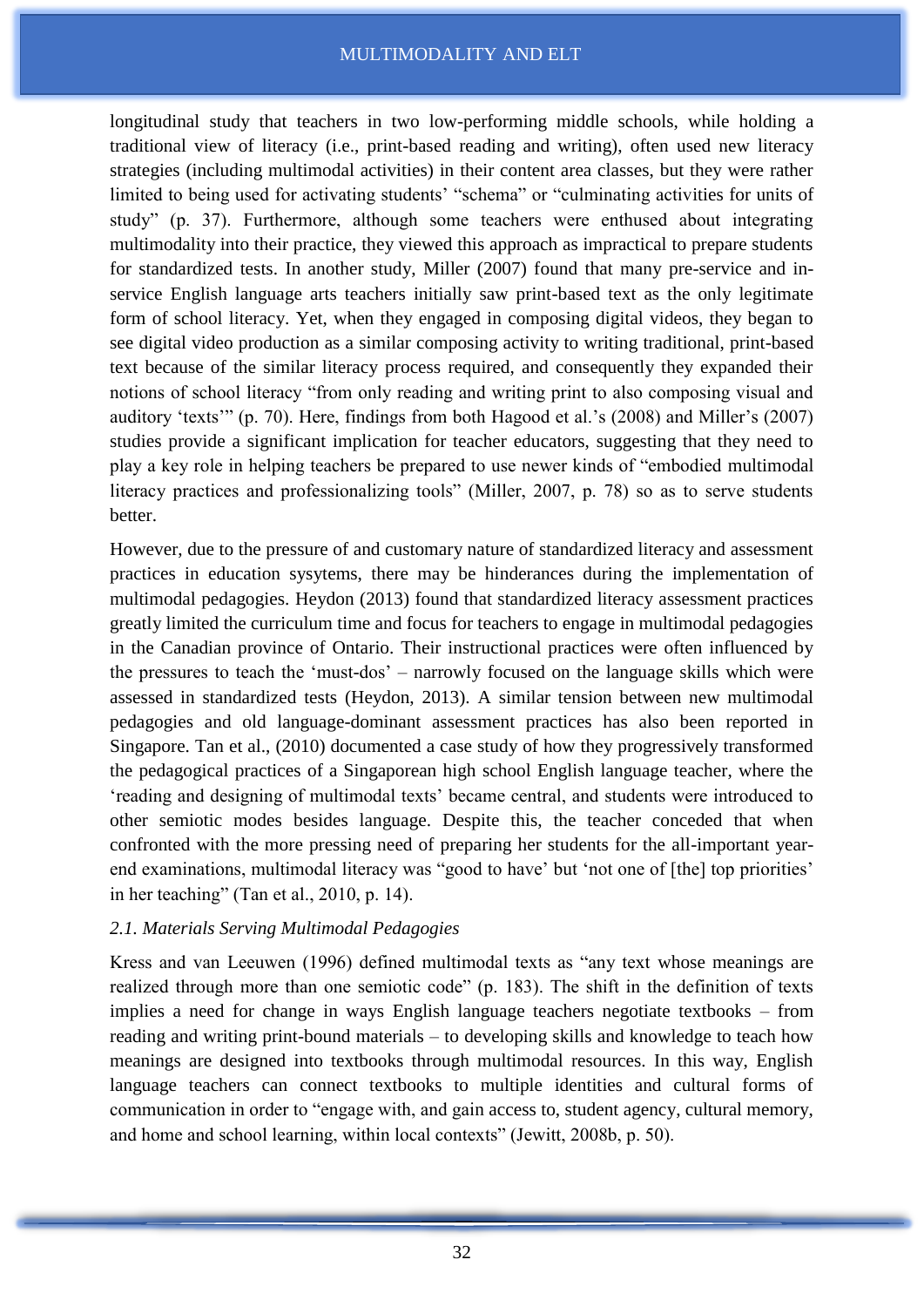In response to Gardner's (1991) groundbreaking theory of multiple intelligences, English language teachers have grappled with how to integrate different learning modalities into classrooms, particularly, the visual intelligence, to appeal to students' learning styles. Gardner (1991) argues that "students possess different kinds of minds and therefore learn, remember, perform, and understand in different ways" (p. 11). Also, advancements in multimedia technology have created possibilities for integrating different modes into textbooks. Emphasizing the integration of images, words, colors and audio for communication, Kress (2000b) contended it "is now impossible to make sense of texts, even of their linguistic parts alone, without having a clear idea of what these other features might be contributing to meaning of a text" (p. 337). Concerned with how to support students' learning and make materials appealing, publishers are integrating diverse modes into textbooks. Designs of multiple modes into texts suggest a change in social and pedagogical relations between producers of textbooks and learners. This shift signifies horizontal, more open and more participatory relations in knowledge production among textbook producers, teachers, and students (Bezemer & Kress, 2010). Because of the multimodal nature of English language learning (ELL) textbooks, students enjoy establishing reading paths according to their interests, backgrounds, and needs. Indeed, visual representations have become a pervasive and visible feature of ELL textbooks around the world. In many ELL textbooks, producers integrate language and multimodal resources (e.g., image, color, layout, typography, and font) to communicate messages.

The multimodal resources of ELL textbooks suggest that teachers and students need new kinds of textual understanding: how multimodal resources of text-books are a crucial aspect of knowledge construction in classrooms. Such new understandings can help teachers make connection between their students' social and economic change, the material conditions of learners' lives, ELL textbooks, and pedagogy (Hull & Schultz, 2001). Equally importantly, multimodal textbooks brought by multimedia technologies have given rise to new textual experiences, social practices, and accompany literacies that potentially expand opportunities for ELL (Kern, 2006).

While visual messages are integral to texts, "they are still often ignored or treated superficially in the classroom" (Hobbs & Frost, 2003, p. 330). In many classrooms today, "the visual and multimodal survive at the margins of the curriculum" (Jewitt, 2008b, p. 15). The disconnection between highly visual and multimodal textbooks and teachers' practices is hardly surprising. Multimodal texts afford English learners the opportunity to draw on different modes and gain access to a wider range of semiotic possibilities for meaning making. The multi-layered and multifaceted nature of multimodal textbooks requires learners to engage in multimodal thinking and cognitive flexibility that are crucially important for language learning in multilingual contexts. Walker et al. (2010) argued that multimodal texts facilitate "a different, expanded form of classroom discourse that spans intertextuality and critical connections" (p. ix) that were usually not made available in traditional print-based materials. In addition, images in textbooks offer English language learners the possibility of multidirectional entry points into textual analyses and interpretations. Students can start interpretations of texts from captions, images, colors, layouts, or words. Because multimodality involves understanding how students interpret, understand and produce texts,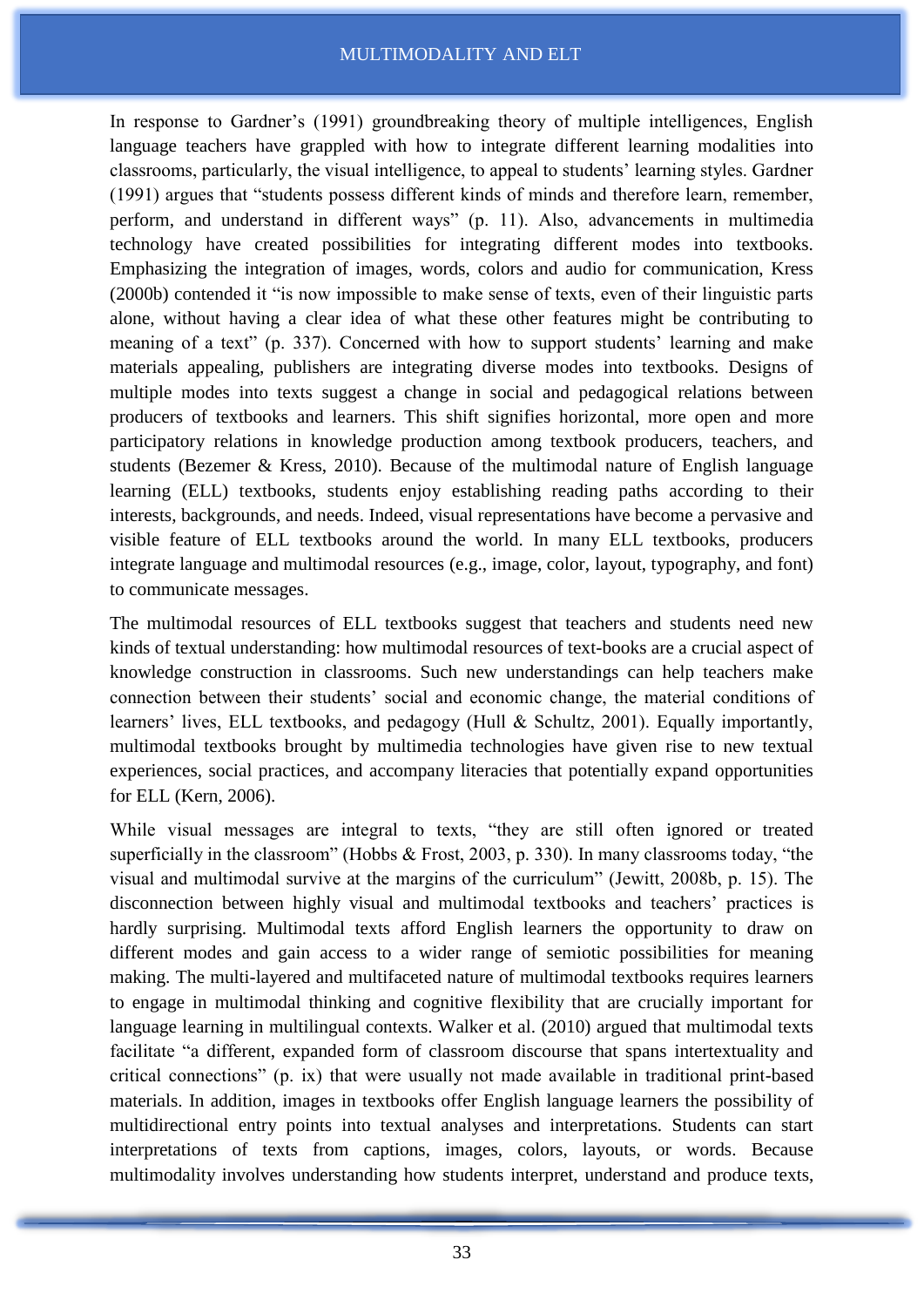the role of teachers is to teach English language learners the "interpretation of the diverse combinatory ways of representing meaning that new technology tools are making possible" (Kern, 2008, p. 7).

Using a multimodal pedagogy, English language teachers have a greater chance of preparing their students to read textbooks from different identities based on ethnicity, race, gender or class, and redesign texts in ways that transform knowledge (Behrman, 2006; Walker & Bean, 2005). There is a need for teachers who understand that multimodal resources are central to ELL textbook design and students' learning in the contemporary times. Such teachers will screen textbooks for cultural representation, relevance and accuracy. More importantly, teachers also have to theorize on how textbook multimodal resources structure knowledge for students' learning in ELL classrooms.

Teachers need to teach students how textbooks' structures and visual resources interact and integrate to convey biases and prejudices and how such features can be interpreted within particular socio-cultural contexts and through specific social practices.

Multimodal representations in textbooks make new demands on teachers in "relations to both how knowledge is represented and communicated and how those representations circulate and mobilized across time and space" (Jewitt, 2008a, p. 256). More importantly, multimodal composition changes the shapes of knowledge in textbooks as diverse modes – images, words, color, captions, font, gaze, closeness, and directionality of gaze – interact and design meaning in textbooks. Besides, there are studies mentioning the positive perceptions of students' for the visuals present in their coursebooks (Şimşek & Dündar, 2016). Hence, helping English language learners understand the combinative potential of multimodal resources and the "relations of meaning that bind semiotic modes together" (Nelson, 2006, p. 57) is crucially important. Teachers can help English language learners understand the complex ways by which meanings are designed into textbooks and how to interpret such materials. The modal diversity in textbooks can serve to "increase the possibility of emergent knowledge, which may in turn positively affect intellectual and affective development" (Nelson, 2006, p. 70) of English language learners.

To teach multimodal textbooks is to "learn how to be critical of its messages, and . . . how to use it critically" (Lemke, 2005, p. 5). Such critical textual analyses of images by teachers are vitally important for preparing students to engage in heteroglossic interpretation that "focuses on how English learners and their communities influence and are influenced by social, political, and cultural discourses and practices in historically specific times and locations" (Gutíerrez, 2008, p. 150).

The teachers could ask: What is the message of the pictures? Do you agree or disagree? Explain your position. Why is the message presented to readers this way? Whose socialpolitical interest is the message designed to serve? Multimodal textbooks have an inherent critical potential to the extent that teachers learn to teach English language learners how to "deconstruct the viewpoint of the text, and the text to subvert the naturalness of the image" (Lemke, 2005, p. 4). Teachers may need to ask crucial questions about ELL instruction: what new multimodal resources are made available in textbooks for meaning? What are the possibilities and constraints of visual and non-linguistic resources of textbooks? How can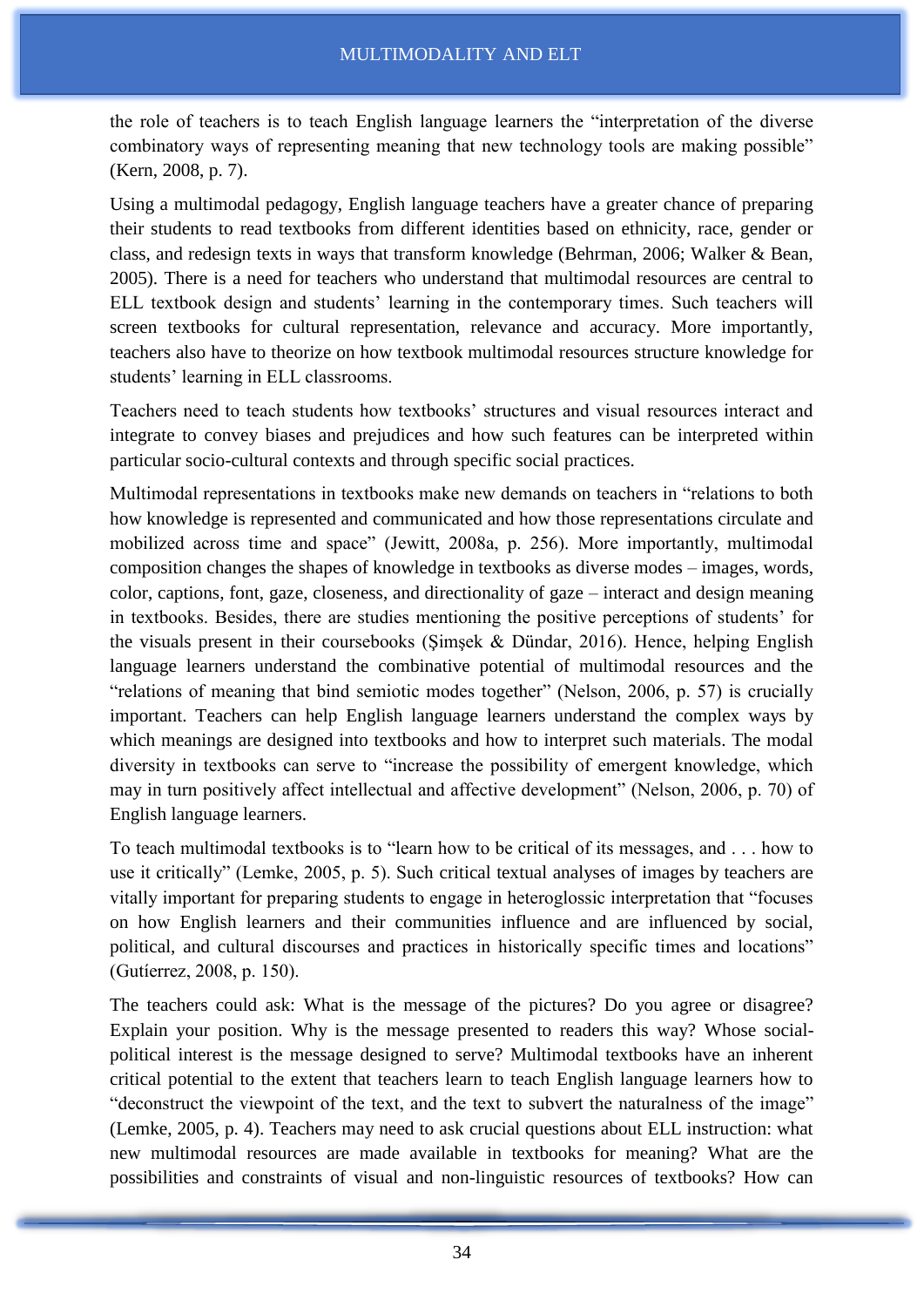teachers exploit the potential of multimodal textbooks for teaching? Furthermore, there may be a need for additional 'training' for some ELL teachers on how to make better use of the affordances of multimodal textbooks. Such training will prepare teachers to teach how multimodal resources inform textbook production and the specific skills, knowledge and dispositions they need to teach students for analysis, interpretation, and critique. Furthermore, school districts need to give teachers a more prominent role in selecting and adopting textbooks for students. To play this role effectively, teachers may need 'training' on how to engage in nuanced interpretations of textbooks. This is because textbooks are a patchwork of ideologies, interests and marketing strategies. ELL teachers may need additional training on how to ask questions such as: which publishing house produces them? What are its views on how best to educate ESL students? How does it intend multimodal textbooks to be used? Such training will help ELL teachers to identify multimodal texts that they consider appropriate for their students, including CD-ROMs or other multimedia technologies. For example, CD-ROMs with images to provide extra-linguistic clues to support the language being taught will potentially facilitate students' learning. Such materials also need to be interactive, e.g., use slower speech, repetition and allow students to ask for clarification. In addition, CD-ROMs should be interesting and relevant to students' lives. Furthermore, CD-ROMs should be recorded in different accents as a way to provide students the most important skill to negotiate the different dialects and accents.

# **4. An Overall Evaluation of Multimodal Pedagogies and Practices in ELT**

Critical theorists posit that SLA theory–practice dynamics should pay close attention to the interconnection and interaction among politics, power, language, and pedagogical practices. In particular, Norton (2000) suggests the need for researchers and teachers to understand the impact of prevailing social structures in contexts of learning English as a second language (ESL). In essence, for critical theorists, some of the fundamental questions become: How do language learners become conscious of themselves and the social possibilities available to them? How do ESL pedagogical practices connect language learning and use to issues of power, equity, and social justice? How can ESL pedagogy be deployed in ways that stimulate students to use their life situations, perspectives, and experiences to construct their own identities/subjectivities? How do the changes in social and material affordances of the  $21<sup>st</sup>$ century open up possibilities for students to remake texts by asserting their own identities through multimodal engagement? With this construct, ESL pedagogy becomes a site of struggle over what to teach and how to teach. This is why critical theorists are faced with the task of designing pedagogical practices that encourage ESL students to challenge linguistic rules of use that limit learners' possibilities for full and equitable social and cultural participation (Norton, 2000; The New London Group, 1996).

The pioneering research of Knobel and Lankshear (2007), The New London Group (1996), and Kress and van Leeuwen (2001) in "new literacies" strongly suggests that the pedagogy of multiliteracies/multimodality can be used as a tool to facilitate transformative goals in meaning-making classrooms for English language learners.

From the perspective of language learning, meaning making can be defined as a process by which learners gain critical consciousness of the interpretation of events in their lives in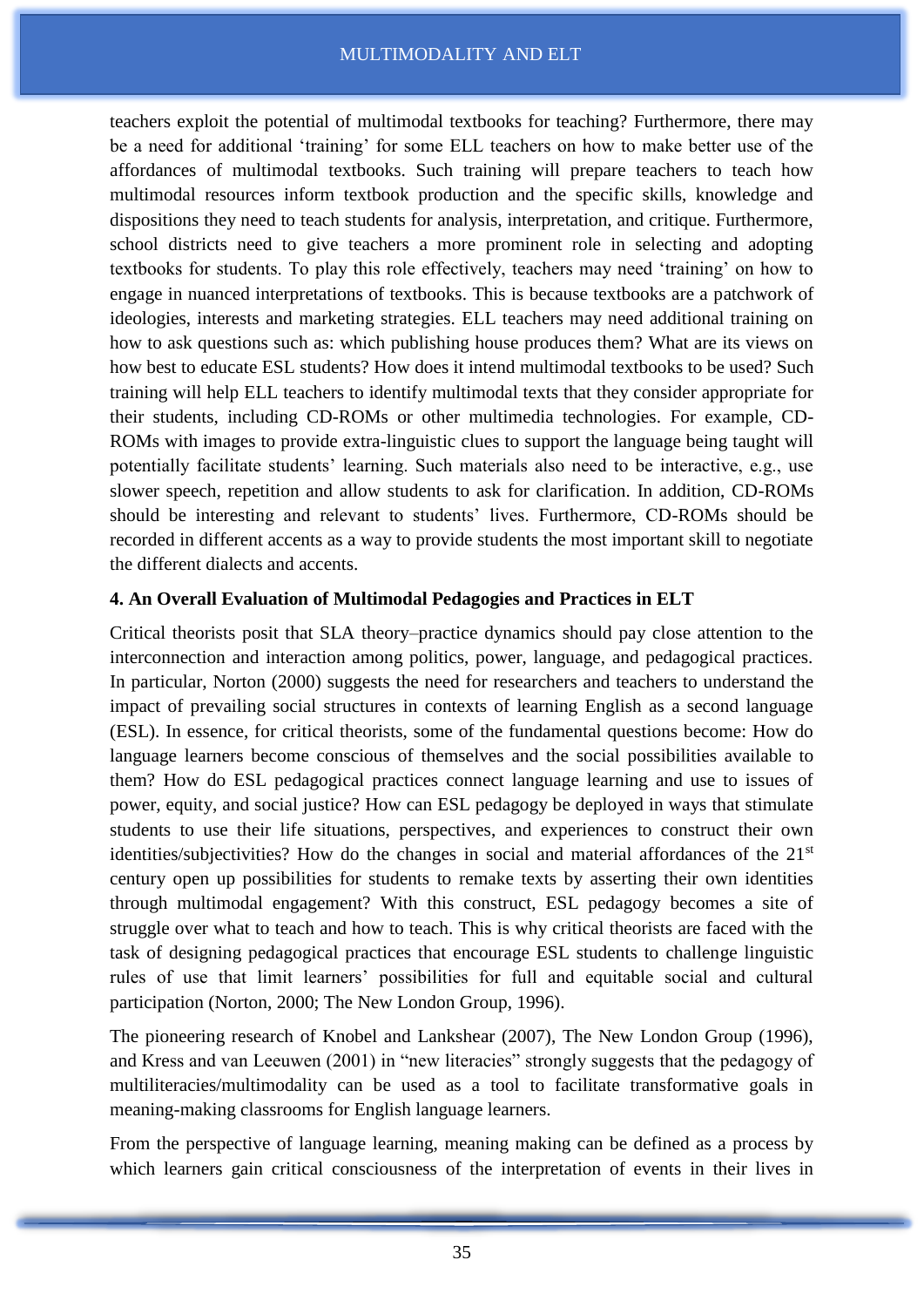relation to the world around them. In this way, the meaning that individual learners arrive at after reading a story or watching a video is mediated by their social, cultural, and historical experiences. Thus the term meaning has two constitutive elements—reflection and action (Freire, 2000). The learner, after reflection, chooses the meaning that represents his or her perspective out of the possibilities afforded by the society.

Gee (2000; 2001; 2003; 2007) proposes a new view of literacy and language learning as social achievements ingrained in social practices: "Knowing about social practice always involves recognizing various distinctive ways of acting, interacting, valuing, feeling, knowing, and using various objects and technologies that constitute the social practice" (Gee, 2003, p. 15). Gee suggests that literacy practices are essentially social activities conducted during social interactions, and that the social practices around how texts are analyzed, decoded, negotiated, and interpreted by both teachers and students help situate meanings of specific words within individuals' embodied experiences and perspectives. Gee concludes that meaning making involves "learning how to situate (build) meanings" (Gee, 2003, p. 26) in different domains, be they videogames, computers, movies, television, visual images, literature, and so on. This is particularly true in mass media and textbook designs, where meaning making increasingly relies on a variety of multimodal resources in such a way that language interfaces with visual, audio, spatial, performative, and gestural aspects (The New London Group, 1996). The social and material affordances of multimodality, such as sounds, music, images, movement, and light effects, have led to a reconfiguration of different modes and media in ways that certain information becomes more effective and efficient in the visual rather than the verbal mode (Gee, 2003, 2007; Jewitt, 2005; Kress, 2000a).

In view of the multiple, complex, and shifting demands of language learning and meaningmaking skills as new media develop and infiltrate public communications, there is a need to challenge English-language pedagogy to explore how "the affordances, the materiality and the provenance of modes and signs" (Kress & Street, 2006, p. viii) relate to everyday social practices of language learners across cultures and contexts. Stein (2004), to cite one sample study, demonstrates how English language learners from certain communities in South Africa value oral, performative, and gestural forms of communication above print-based texts. Stein reports that through writing, verbal modes, role-play, and photography, the students not only use visual representations to provide details that are absent in the written mode but also examine their social realities, convey different social identities and experience their worlds in new ways because of classroom social practices centered on the use of multimodal resources.

Teachers' role in language teaching in this atmosphere of multimodal considerations is summarized in Auerbach (2000). As Auerbach sums it up: "the teacher poses problems and engages students in dialogue and critical reflection" (p. 12) as the students and teacher collaboratively construct knowledge in the classroom. Hence teachers' theory and practice should necessarily provide students with the opportunity for the exploration of their own social and cultural world. Auerbach (2000) identifies specific principles that should guide learning activities, including instructional practices that focus on learners' needs and concerns, the use of themes/activities that validate learners' experiences, the teacher's emphasis on critical understanding and exploration of alternative views, practices that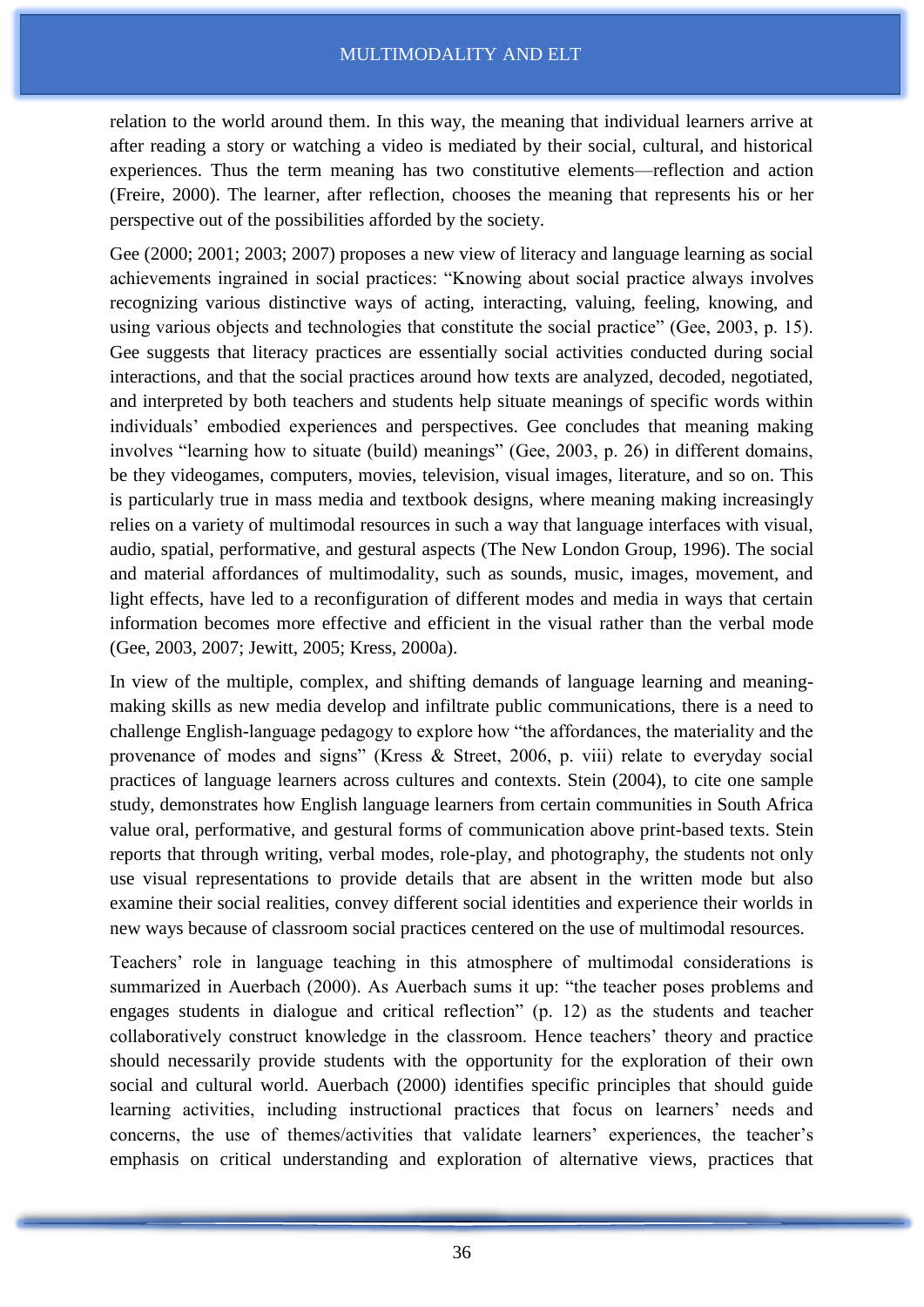contextualize acquisition of skills and knowledge, and teaching processes that are dialogical and collaborative.

When teachers engage in critical pedagogies, not only will classroom processes be designed for the future needs of students, but the process will also see individual learners as transformers, creators, and innovators with the capability to shape the cultural, social, and political contexts of their lives. As subjects of constant social, political, cultural, and historical changes, teachers may have to learn to adjust to social changes. Part of the social change of our times involves literacy practice that enables learners to integrate multimodality, in particular visual semiotics, with meaning-making practice in the classroom. Meaning-making activities engage students in creative literacy exploration of multimodal texts such as cartoon strips, comic books, photographs, computer graphics, drawings, and so on.

As for the design of an English curriculum, we should require a paradigm shift. This includes the way pedagogy is conceptualized and designed, the incorporation of technology and possible impact on the teaching and learning. According to Kress (2000a), design should be both a premise and a practice. Here the term, 'design' refers to both a multimodal curriculum and a multimodal text. Also, as described by Walsh (2009), each lesson that is designed should demonstrate "how teachers planned units of work that drew on the potentials of multimodal texts or digital technology in innovative ways" (p.56). Stein (2004) and Zammit and Downes (2002) emphasized that teachers should combine experiential learning with various learning tools, and printed and digital texts to invoke and cradle multiliteracies. In addition, the chosen text is opened to interpretation and susceptible to being reshaped and remade (Anstey & Bull, 2010). Thus, the multimodal curriculum is not subject to predefinition and predication, instead allows for multiple interpretations and discussions. Simultaneously, it engages at a critical level that brings together differing modes (Kress & van Leeuwen, 2001; Unsworth, 2010) and enables learners to interpret systems of signs and shared meaning (O'Rourke, 2001; van Leeuwen, 1999).

Finally, it is high time that educators, researchers, and theorists develop English–language learning curricula that recognize the diverse forms, the many sites, and the multiple purposes of meaning making and communication, and present these variables in the social and cultural context of learners' lives, link them to the broader societal needs, and show them as the "effects of the agentive, creative, transformative, designing action of individuals communicating in their social lives" (Kress, 2000a, p. 142). Such theories and classroom practices should therefore seek to develop in teachers and students an analytical "metalanguage—a language for talking about language, images, texts, and meaning-making interactions" (The New London Group, 1996, p. 77). In essence, the development of the 'tool kit' should seek to advance the potential of individual learners to identify and analyze the multimodal properties of different text-types. In addition, they need to learn how to relate the common characteristics and unique features of the different semiotic modes across different textual forms and diverse social and cultural contexts where they seem to function effectively.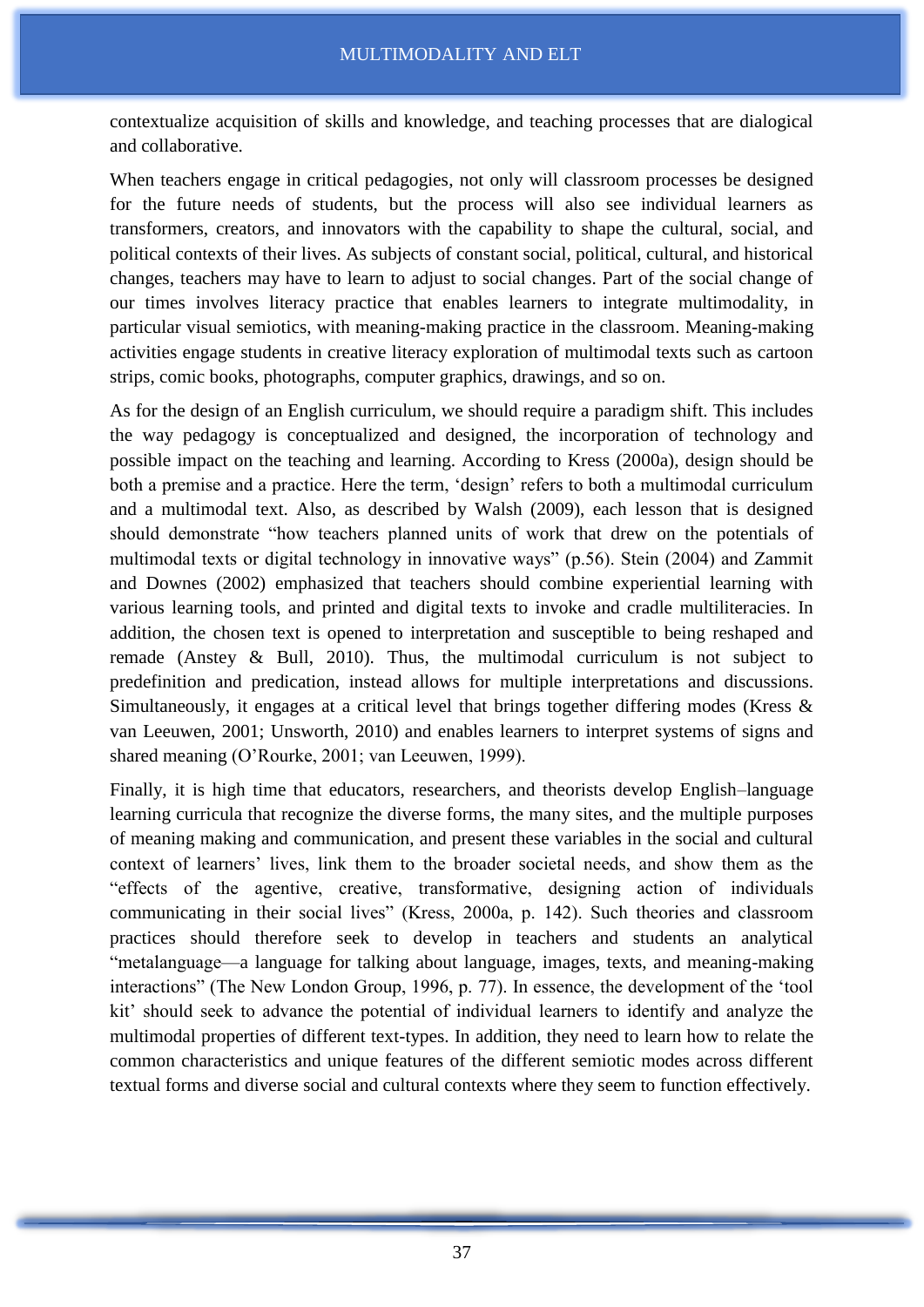#### **REFERENCE**

- Aagaard, T., & Silseth, K. (2017). Teachers' assessment of digital stories: Challenges and dilemmas. *Nordic Studies in Education*, *37*(03-04), 231- 242. <https://doi.org/10.18261/issn.1891-5949-2017-03-04-08>
- Adoniou, M. (2013). Drawing to support writing development in English language learners. *Language and Education*, *27*(3), 261-277. <https://doi.org/10.1080/09500782.2012.704047>
- Ajayi, L. (2012). How teachers deploy multimodal textbooks to enhance English language learning. *TESOL Journal, 6*, 16–35.
- Ajayi, L. (2008). Meaning-making, multimodal representation, and transformative pedagogy: An exploration of meaning construction instructional practices in an ESL high school classroom. *Journal of Language, Identity & Education*, *7*(3-4), 206-229. <https://doi.org/10.1080/15348450802237822>
- Ajayi, L. (2010). Preservice teachers' knowledge, attitudes, and perception of their preparation to teach multiliteracies/Multimodality. *The Teacher Educator*, *46*(1), 6-31. <https://doi.org/10.1080/08878730.2010.488279>
- Ajayi, L. (2011). Preservice teachers' knowledge, attitudes, and perception of their preparation to teach multiliteracies/Multimodality. *The Teacher Educator*, *46*(6), 6-31. <https://doi.org/10.1080/08878730.2010.488279>
- Anderson, K. T., Stewart, O. G., & Kachorsky, D. (2017). Seeing academically marginalized students' multimodal designs from a position of strength. *Written Communication*, *34*(2), 104-134. <https://doi.org/10.1177/0741088317699897>
- Angay-Crowder, T., Choi, J., & Yi, Y. (2013). In the Classroom: Putting Multiliteracies into practice: Digital storytelling for multilingual adolescents in a summer program. *TESL Canada Journal*, *30*(2), 36. <https://doi.org/10.18806/tesl.v30i2.1140>
- Anstey, M., & Bull, G. (2010). Helping teachers to explore multimodal texts. *Curriculum and Leadership*, *8*(16). [curriculum.edu.au/leader/helping\\_teachers\\_to\\_explore\\_multimodal\\_texts,31522.html?](https://www.citefast.com/curriculum.edu.au/leader/helping_teachers_to_explore_multimodal_texts,31522.html?issueID=12141) [issueID=12141](https://www.citefast.com/curriculum.edu.au/leader/helping_teachers_to_explore_multimodal_texts,31522.html?issueID=12141)
- Auerbach, E. R. (2000). Creating participatory learning communities: Paradoxes and possibilities. In J. K. Hall & W. G. Eggington (Eds.), *The sociopolitics of English language teaching* (pp. 143-164). Multilingual Matters.
- Baykal, N. (2019). Multimodality in ELT Materials for Young Learners of English: Turkish Case. In C. Can, P. Patsala, & Z. Tatsioka (Eds.), *Contemporary Means and Methods in ELT and Applied Lingustics* (pp. 79-104). LIF-Language in Focus Publications.
- Behrman, E. (2006). Teaching about language, power, and text: A review of classroom practices that support critical literacy. *Journal of Adolescent and Adult Literacy, 49*(6), 490–498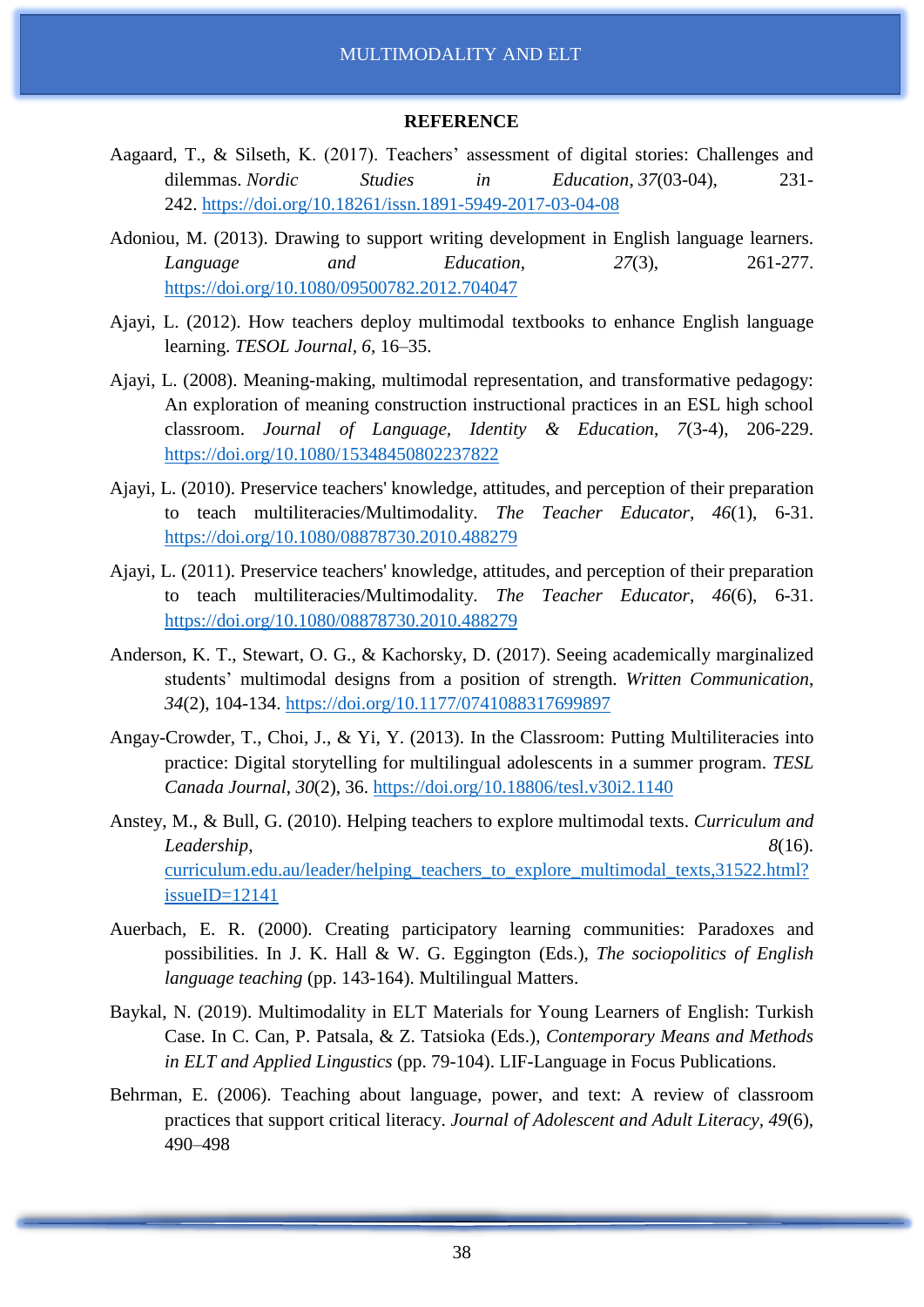- Bezemer, J., & Kress, G. (2008). Writing in multimodal texts. *Written Communication*, *25*(2), 166-195. <https://doi.org/10.1177/0741088307313177>
- Bezemer, J., & Kress, G. (2010). Changing text: A social semiotic analysis of textbooks. *Designs for Learning*, *3*(1-2), 10. <https://doi.org/10.16993/dfl.26>
- Bruce, B. C. (1997). Critical issues literacy technologies: What stance should we take? *Journal of Literacy Research*, *29*(2), 289-309. <https://doi.org/10.1080/10862969709547959>
- Bulut, B., Ulu, H., & Kan, A. (2015). Multimodal literacy scale: A study of validity and reliability. *Eurasian Journal of Educational Research*, *15*(61), 45-60. <https://doi.org/10.14689/ejer.2015.61.3>
- Cederlund, K., & Sofkova Hashemi, S. (2018). Multimodala bedömningspraktiker och lärares lärande. *Educare - Vetenskapliga Skrifter*, (1), 43 - 68. <https://doi.org/10.24834/educare.2018.1.3>
- Chen G (2021) Editorial: Multimodal and Integrative Analysis of Single-Cell or Bulk Sequencing Data. *Front. Genet.* 12:658185. doi: 10.3389/fgene.2021.658185
- Choi, J., & Yi, Y. (2015). Teachers' integration of Multimodality into classroom practices for English language learners. *TESOL Journal*, *7*(2), 304-327. <https://doi.org/10.1002/tesj.204>
- Cope, B., Kalantzis, M., & Magee, L. (2011). *Towards a Semantic Web: Connecting knowledge in academic research*. Elsevier.
- Coyle, Y., Yañez, L., & Verdú, M. (2010). The impact of the interactive whiteboard on the teacher and children's language use in an ESL immersion classroom. *System*, *38*(4), 614-625. <https://doi.org/10.1016/j.system.2010.10.002>
- Dressman, M., & Sadler, R. W. (2020). *The handbook of informal language learning*. John Wiley & Sons.
- Early, M., & Marshall, S. (2008). Adolescent ESL students' interpretation and appreciation of literary texts: A case study of Multimodality. *The Canadian Modern Language Review*, *64*(3), 377-397. <https://doi.org/10.3138/cmlr.64.3.377>
- Ekşi, G., & Yakışık, B. Y. (2015). An investigation of prospective English language teachers' multimodal literacy. *Procedia - Social and Behavioral Sciences*, *199*, 464-471. <https://doi.org/10.1016/j.sbspro.2015.07.533>
- Farías, M., & Véliz, L. (2019). Multimodal texts in Chilean English teaching education: Experiences from educators and pre-service teachers. *Profile: Issues in Teachers´ Professional Development*, *21*(2), 13-27. <https://doi.org/10.15446/profile.v21n2.75172>
- Freire, P. (2000). *Pedagogy of the oppressed: 30th anniversary edition*. Bloomsbury Publishing.
- Gardner, H. E. (2011). *The unschooled mind: How children think and how schools should teach*. Basic Books.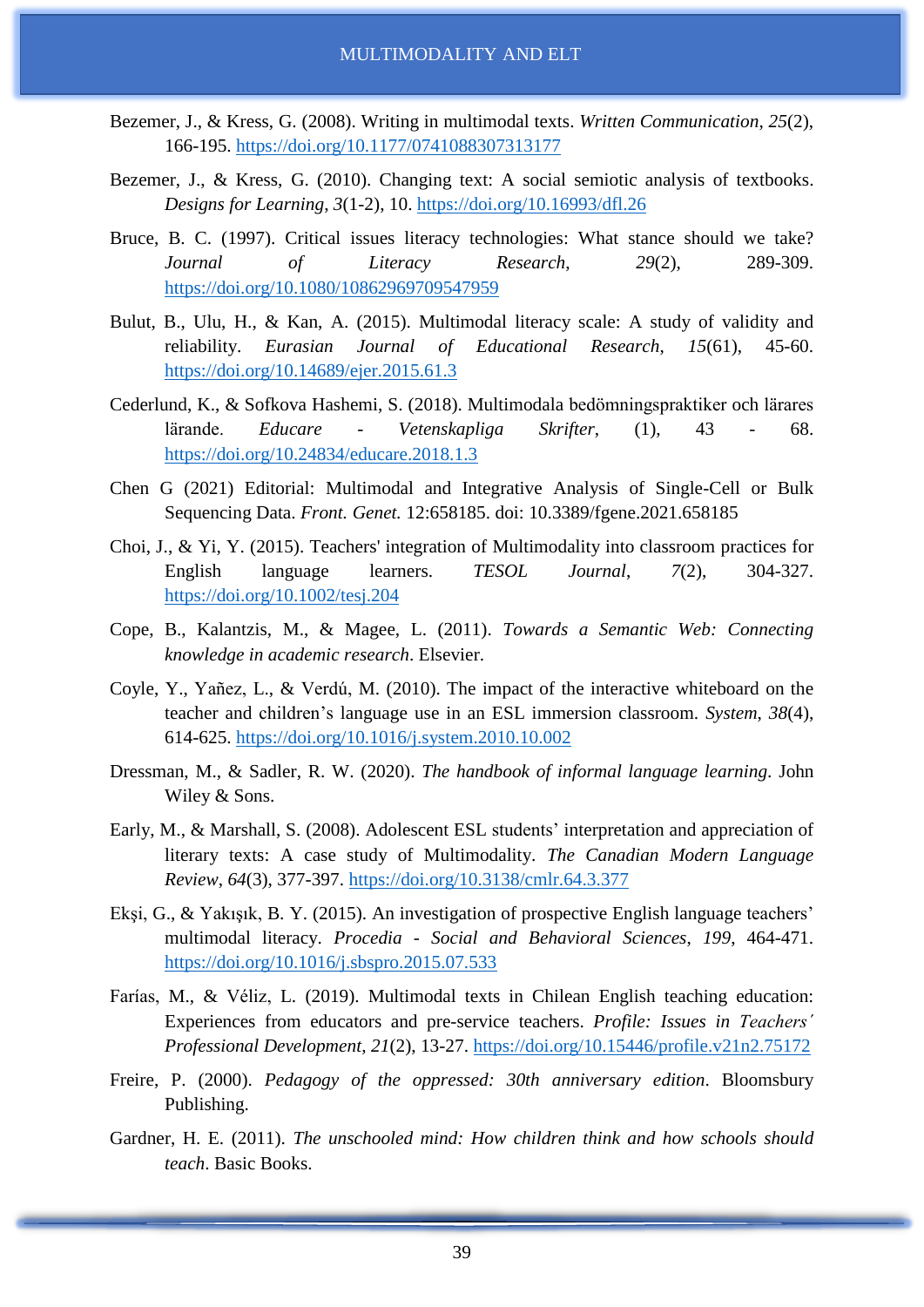- Gee, J., P. (2001). Critical Literacy/socially Perceptive Literacy: A Study of Language in Action. In Fehring, H. & Green, P., (Eds.) *Critical Literacy: A Collection of Articles from the Australian Literacy Educators Association*, International Reading Association.
- Gee, J. P. (2000). *Multiliteracies: Literacy learning and the design of social futures*. Psychology Press.
- Gee, J. P. (2003). *What video games have to teach us about learning and literacy. Second edition*. Macmillan.
- Gee, J. P. (2007). *Good video games + good learning: Collected essays on video games, learning, and literacy*. Peter Lang.
- Gilje, Ø. (2010). Multimodal redesign in filmmaking practices: An inquiry of young filmmakers' deployment of semiotic tools in their filmmaking practice. *Written Communication*, *27*(4), 494-522. <https://doi.org/10.1177/0741088310377874>
- Godhe, A. E. (2014). *Creating and Assessing Multimodal Texts. Negations at the Boundary* [Unpublished doctoral dissertation]. Göteborgs universitet.
- Gutiérrez, K. D. (2008). Developing a sociocultural literacy in the third space. Reading Research Quarterly, 43(2), 148–164.
- Hafner, C. A., & Miller, L. (2011). Fostering learner autonomy in English for science: A collaborative digital video project in a technological learning environment. *Language Learning and Technology*, *15*(3), 68–86. <https://www.lltjournal.org/item/2749>
- Hagood, M. C., Provost, M., Skinner, E., & Egelson, P. (2008). Teachers' and Students' Literacy Performance in and Engagement with New Literacies Strategies in Underperforming Middle Schools. *Middle Grades Research Journal*, *3*, 57-95. <http://mathenrich.pbworks.com/w/file/fetch/52803754/TeachersandStudents.pdf>
- Heydon, R. (2013). *Learning at the ends of life: Children, elders, and Literacies in intergenerational curricula*. University of Toronto Press.
- Hobbs, R., & Frost, R. (2003). Measuring the acquisition of media-literacy skills. *Reading Research Quarterly*, *38*(3), 330-355. <https://doi.org/10.1598/rrq.38.3.2>
- Hull, G. A., & Nelson, M. E. (2005). Locating the semiotic power of Multimodality. *Written Communication*, *22*(2), 224-261. <https://doi.org/10.1177/0741088304274170>
- Hull, G., & Schultz, K. (2001). Literacy and learning out of school: A review of theory and research. *Review of Educational Research*, *71*(4), 575-611. <https://doi.org/10.3102/00346543071004575>
- Hundley, M., & Holbrook, T. (2013). Set in stone or set in motion?: Multimodal and digital writing with Preservice English teachers. *Journal of Adolescent & Adult Literacy*, *56*(6), 500-509. <https://doi.org/10.1002/jaal.171>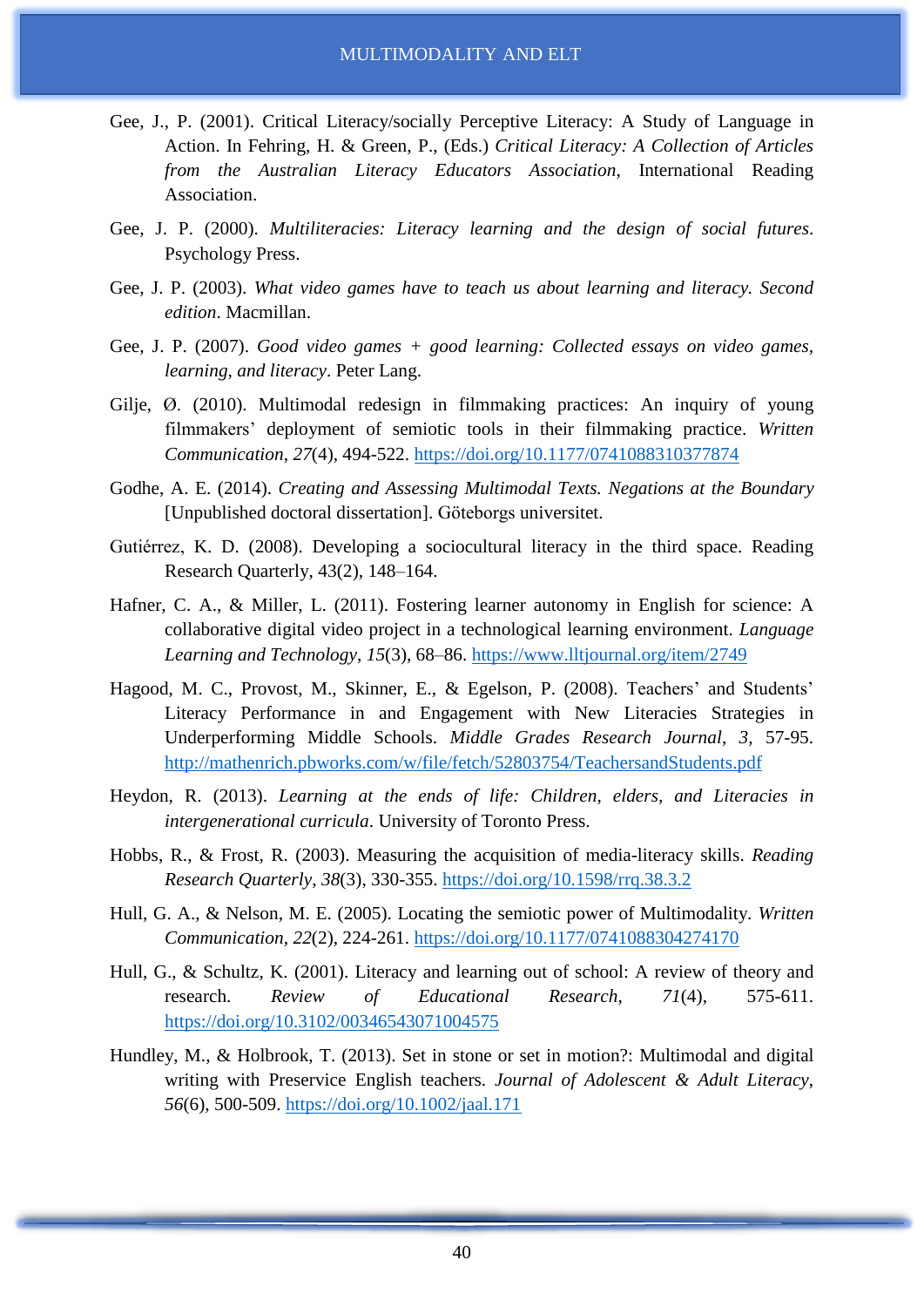- Jacobs, G. E. (2012). The proverbial rock and hard place: The realities and risks of teaching in a world of Multiliteracies, participatory culture, and mandates. *Journal of Adolescent & Adult Literacy*, *56*(2), 98-102. <https://doi.org/10.1002/jaal.00109>
- Jewitt, C. (2005). *Technology, literacy, learning: A multimodal approach*. Routledge.
- Jewitt, C. (2008a). Multimodality and literacy in school classrooms. *Review of Research in Education*, *32*(1), 241-267. <https://doi.org/10.3102/0091732x07310586>
- Jewitt, C. (2008b). *The visual in learning and creativity: A review of the literature: a report for creative literature*. Creative Partnerships.
- Jewitt, C. (2011). The Changing Pedagogic Landscape of Subject English in UK Classrooms. In K. L. O'Halloran & B. A. Smith (Eds.), *Multimodal Studies* (pp. 184-201). Routledge.
- Jewitt, C. (Ed.). (2009). *The Routledge handbook of multimodal analysis*. Routledge.
- Jewitt, C., & Kress, G. R. (2003). *Multimodal literacy*. Peter Lang Pub.
- Jiang, L., & Gao, J. (2020). Fostering EFL learners' digital empathy through multimodal composing. *RELC Journal*, *51*(1), 70-85. <https://doi.org/10.1177/0033688219898565>
- Kalantzis, M., Cope, B., Chan, E., & Dalley-Trim, L. (2016). *Literacies*. Cambridge University Press.
- Kenner, C. (2004). *Becoming Biliterate: Young children learning different writing systems*. Jessica Kingsley Publishers.
- Kern, R. (2008). Literacy, technology, and language learning: Where we"ve been and where we"re headed. Retrieved from php.csumb.edu/wlc/ojs/index.php/ ds/article/viewArticle/25
- Kern, R. (2006). Perspectives on technology in learning and teaching languages. *TESOL Quarterly*, *40*(1), 183. <https://doi.org/10.2307/40264516>
- Knobel, M., & Lankshear, C. (2007). *Online memes, affinities, and cultural production.* In: Knobel, M., & Lankshear, C., (Eds.) A New Literacies Sampler. Peter Lang, pp. 199- 227.
- Kress, G. (2000a). Multimodality. In B. Cope & M. Kalantzis (Eds.), *Multiliteracies: Literacy learning and the design of social futures* (pp. 183–202), Routledge.
- Kress, G. and Street, B.: 2006, 'Multi‐modality and literacy practices', in K. Pahl and J. Rowsell (eds.), *Travel notes from the New Literacy Studies: Instances of practice*, Multilingual Matters Ltd, Clevedon, pp. vii–x.
- Kress, G. (2000). Multimodality: Challenges to thinking about language. *TESOL Quarterly*, *34*(2), 337. <https://doi.org/10.2307/3587959>
- Kress, G. (2004). Reading images. *Information Design Journal*, *12*(2), 110-119. <https://doi.org/10.1075/idjdd.12.2.03kre>
- Kress, G. R. (2003). *Literacy in the new media age*. Psychology Press.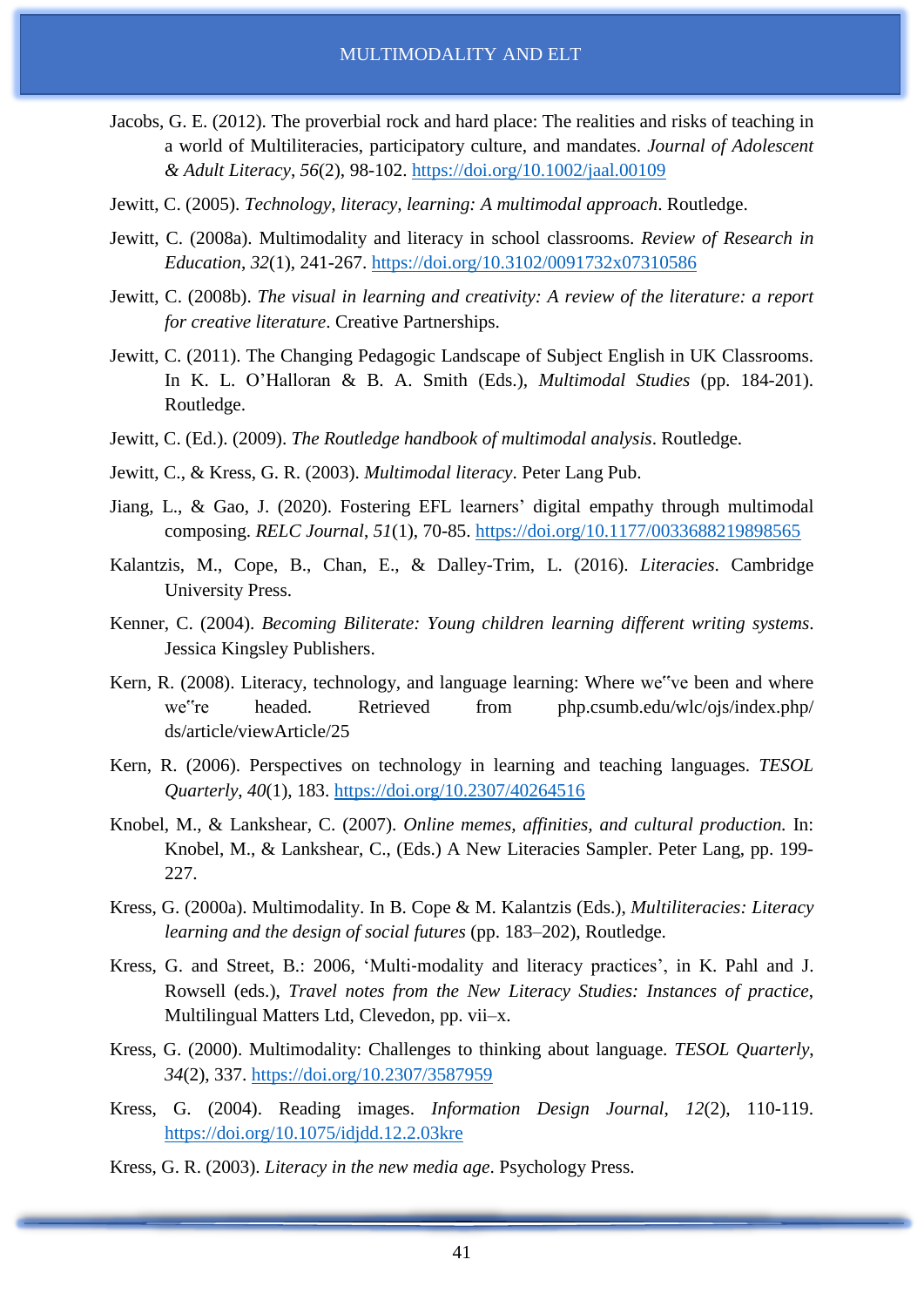- Kress, G. R., & Leeuwen, T. V. (1996). *Reading images: The grammar of visual design*. Psychology Press.
- Kress, G. R., & Leeuwen, T. V. (2001). *Multimodal discourse: The modes and media of contemporary communication*. Hodder Education.
- Kress, G., & Selander, S. (2012). Multimodal design, learning and cultures of recognition. *The Internet and Higher Education*, *15*(4), 265-268. <https://doi.org/10.1016/j.iheduc.2011.12.003>
- Lankshear, C., & Knobel, M. (2003). *New Literacies: Changing knowledge and classroom learning*. Open University Press.
- Lemke, J. (2005). Towards critical multimedia literacy: Technology, research, and politics. In McKenna, M., Reinking, D., Labbo, L. & Kieffer, R. (Eds.), Handbook of literacy and technology. EA Publishing.
- Li, M. (2020). Multimodal pedagogy in TESOL teacher education: Students' perspectives. *System*, *94*, 102337. <https://doi.org/10.1016/j.system.2020.102337>
- Lotherington, H., & Jenson, J. (2011). Teaching multimodal and digital literacy in L2 settings: New Literacies, new basics, new pedagogies. *Annual Review of Applied Linguistics*, *31*, 226-246. <https://doi.org/10.1017/s0267190511000110>
- Mackenzie, N., & Veresov, N. (2013). How drawing can support writing acquisition: Text construction in early writing from a Vygotskian perspective. *Australasian Journal of Early Childhood*, *38*(4), 22-29. <https://doi.org/10.1177/183693911303800404>
- McVee, M. B., Bailey, N. M., & Shanahan, L. E. (2008). Teachers and teacher educators learning from new literacies and new technologies. *Teaching Education*, *19*(3), 197- 210. <https://doi.org/10.1080/10476210802250216>
- Miller, S. M. (2007). English Teacher Learning for New Times: Digital Video Composing as Multimodal Literacy Practice. *English Education*, *40*(1), 61-83. [https://www.jstor.org/stable/40173268?seq=1#metadata\\_info\\_tab\\_contents](https://www.jstor.org/stable/40173268?seq=1#metadata_info_tab_contents)
- Miller, S. M. (2010). Reframing Multimodal Composing for Student Learning: Lessons on Purpose From the Buffalo DV Project. *Contemporary Issues in Technology and Teacher Education*, *10*(2), 197-219. <https://www.learntechlib.org/primary/d/33220/>
- Moss, G. (2003). Putting the text back into practice: Junior age fi ction as objects of design. In C. Jewitt & G. Kress (Eds.), *Multimodal Literacy* (p. 73–87). Peter Lang.
- National Council of Teachers of English [NCTE]. (2019, November 7). *Definition of literacy in a digital age*. NCTE. Retrieved October 9, 2021, from <https://ncte.org/statement/nctes-definition-literacy-digital-age/>
- Nelson, M. (2006). Mode, meaning and synaesthesia in multimedia L2 writing. *Language Learning & Technology, 10*(2), 56–76.
- Norton, B. (2000). *Identity and language learning: Extending the conversation*. Multilingual Matters.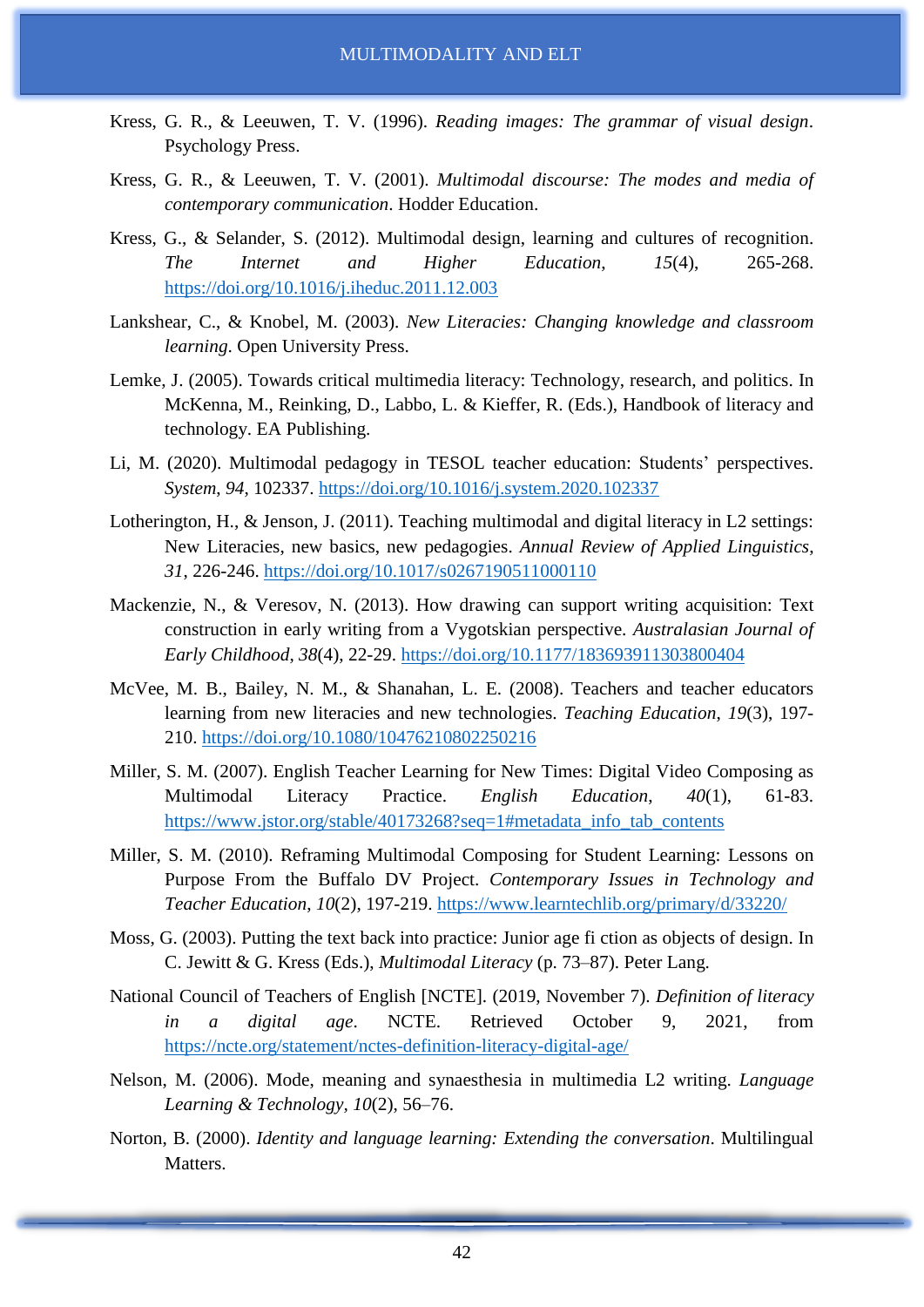- O'Rourke, M. (2001). Engaging students through ICT: a multiliteracies approach. *Teacher Learning Network Journal: Change, Growth and Innovation, 8*(3), 12-13
- Oldham, J. (2005). Literacy and media in Secondary Schools in the United Kingdom. In B. Street (Ed.), *Literacies Across Educational Contexts: Mediating Learning and Teaching* (p. 170–187). Caslon Publishing.
- Olin-Scheller, C. (2006). *Mellan Dante och Big Brother: en studie om gymnasieelevers textvärldar* [Master's thesis].
- Pacheco, M. B., & Smith, B. E. (2015). Across languages, modes, and identities: Bilingual adolescents' multimodal Codemeshing in the literacy classroom. *Bilingual Research Journal*, *38*(3), 292-312. <https://doi.org/10.1080/15235882.2015.1091051>
- Pantaleo, S. (2012). Meaning-making with colour in multimodal texts: An 11-year-old student's purposeful 'doing'. *Literacy*, *46*(3), 147-155. [https://doi.org/10.1111/j.1741-](https://doi.org/10.1111/j.1741-4369.2012.00664.x) [4369.2012.00664.x](https://doi.org/10.1111/j.1741-4369.2012.00664.x)
- Peng, J. (2019). The roles of multimodal pedagogic effects and classroom environment in willingness to communicate in English. *System*, *82*, 161-173. <https://doi.org/10.1016/j.system.2019.04.006>
- Potts, D., & Moran, M. J. (2013). Mediating multilingual children's language resources. *Language and Education*, *27*(5), 451-468. <https://doi.org/10.1080/09500782.2012.720688>
- Rance-Roney, J. (2010). Jump-starting language and schema for English-language learners: Teacher-composed digital Jumpstarts for academic reading. *Journal of Adolescent & Adult Literacy*, *53*(5), 386-395. <https://doi.org/10.1598/jaal.53.5.4>
- Rowsell, J., & Walsh, M. (2011). Rethinking literacy education in new times: Multimodality, Multiliteracies, & new Literacies. *Brock Education Journal*, *21*(1). <https://doi.org/10.26522/brocked.v21i1.236>
- Rowsell, J., Kosnik, C., & Beck, C. (2008). Fostering multiliteracies pedagogy through preservice teacher education. *Teaching Education*, *19*(2), 109-22. <https://doi.org/10.1080/10476210802040799>
- Ryan, J., Scott, A., & Walsh, M. (2010). Pedagogy in the multimodal classroom: An analysis of the challenges and opportunities for teachers. *Teachers and Teaching*, *16*(4), 477- 489. <https://doi.org/10.1080/13540601003754871>
- Serafini, F. (2014). *Reading the visual: An introduction to teaching multimodal literacy*. Teachers College Press.
- Serafini, F. (2015). Multimodal Literacy: From Theories to Practices. *Language Arts*, *92*(6), 412-423. <http://www.jstor.org/stable/24577533>
- Siegel, M. (2012). New times for Multimodality? Confronting the accountability culture. *Journal of Adolescent & Adult Literacy*, *55*(8), 671-681. <https://doi.org/10.1002/jaal.00082>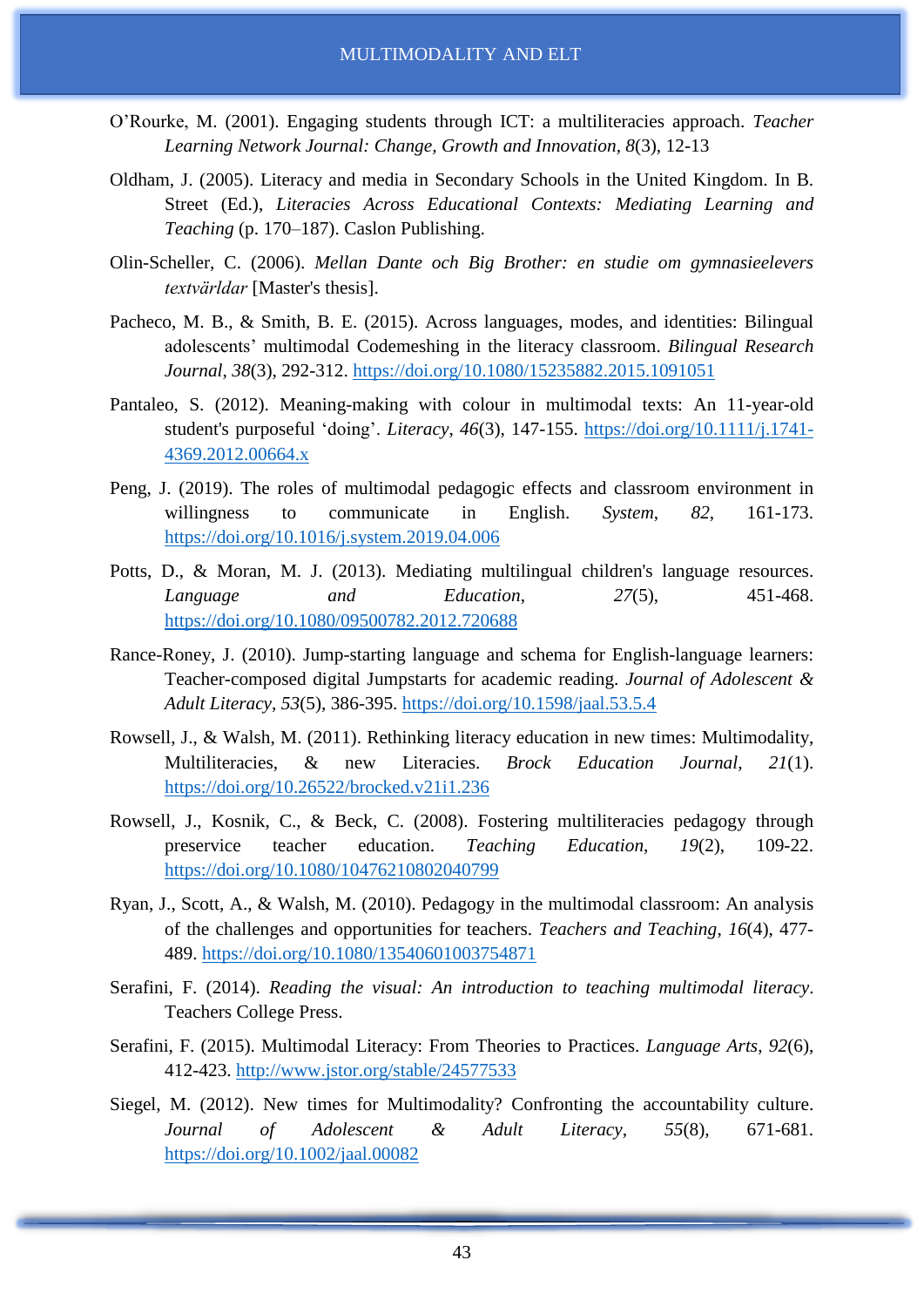- Silseth, K., & Gilje, Ø. (2017). Multimodal composition and assessment: A sociocultural perspective. *Assessment in Education: Principles, Policy & Practice*, *26*(1), 26-42. <https://doi.org/10.1080/0969594x.2017.1297292>
- Smith, B. E. (2014). Beyond words. *Exploring Multimodal Composition and Digital Writing*, 1-19. <https://doi.org/10.4018/978-1-4666-4345-1.ch001>
- Sofkova Hashemi, S. (2017). Socio-semiotic patterns in digital meaning-making: Semiotic choice as indicator of communicative experience. *Language and Education*, *31*(5), 432-448. <https://doi.org/10.1080/09500782.2017.1305396>
- Stein, P. (2004). Representation, rights, and resources: Multimodal Pedagogies in the language and literacy classroom. In B. Norton & K. Toohey (Eds.), *Critical Pedagogies and Language Learning* (pp. 95-115). Cambridge University Press.
- Stein, P., & Newfield, D. (2006). Multiliteracies and multimodality in English in education in Africa: Mapping the terrain. *English Studies in Africa*, *49*(1), 1-21. <https://doi.org/10.1080/00138390608691341>
- Street, B., Pahl, K., & Roswell, J. (2009). Multimodality and New Literacy Studies. In C. Jewitt (Ed.), *The Routledge Handbook of Multimodal Analysis* (pp. 191-200). London: Routledge.
- Svärdemo Åberg, E., & Åkerfeldt, A. (2017). Design and recognition of multimodal texts: Selection of digital tools and modes on the basis of social and material premises? *Journal of Computers in Education*, *4*(3), 283-306. [https://doi.org/10.1007/s40692-](https://doi.org/10.1007/s40692-017-0088-3) [017-0088-3](https://doi.org/10.1007/s40692-017-0088-3)
- Şimşek, M. R. and Dündar, E. (2016). Exploring the pros ands cons of a local English coursebook in user preferences. *Proceedings of 3rd International Conference on Education and Social Sciences*, Turkey, 307-317.
- Tan, L., Bopry, J., & Libo Guo. (2010). Portraits of new Literacies in two Singapore classrooms. *RELC Journal*, *41*(1), 5-17. <https://doi.org/10.1177/0033688210343864>
- The New London Group. (1996). A pedagogy of Multiliteracies: Designing social futures. *Harvard Educational Review*, *66*(1), 60-93. <https://doi.org/10.17763/haer.66.1.17370n67v22j160u>
- Tønnessen, E. S. (2010). Tekstpraksis i bevegelse [Text practises in motion]. In E. S. Tønnessen (Ed.), Sammensatte tekster. Barns tekstpraksis (pp. 10–22). Oslo: Universitetsforlaget
- Ulu, H., Avşar-Tuncay, A., & Baş, Ö. (2017). The relationship between multimodal literacy of pre-service teachers and their perception of self-efficacy in critical reading. *Journal of Education and Training Studies*, *5*(12), 85. <https://doi.org/10.11114/jets.v5i12.2806>
- Unsworth, L. (2010). Resourcing multimodal literacy pedagogy: Towards a description of the meaning-making resources of language-image interaction. En T. Locke (Ed.), *Beyond the grammar wars: A resource for teachers and students on developing language knowledge in English/ literacy classroom* (pp. 276-293). Routledge/Taylor & Francis.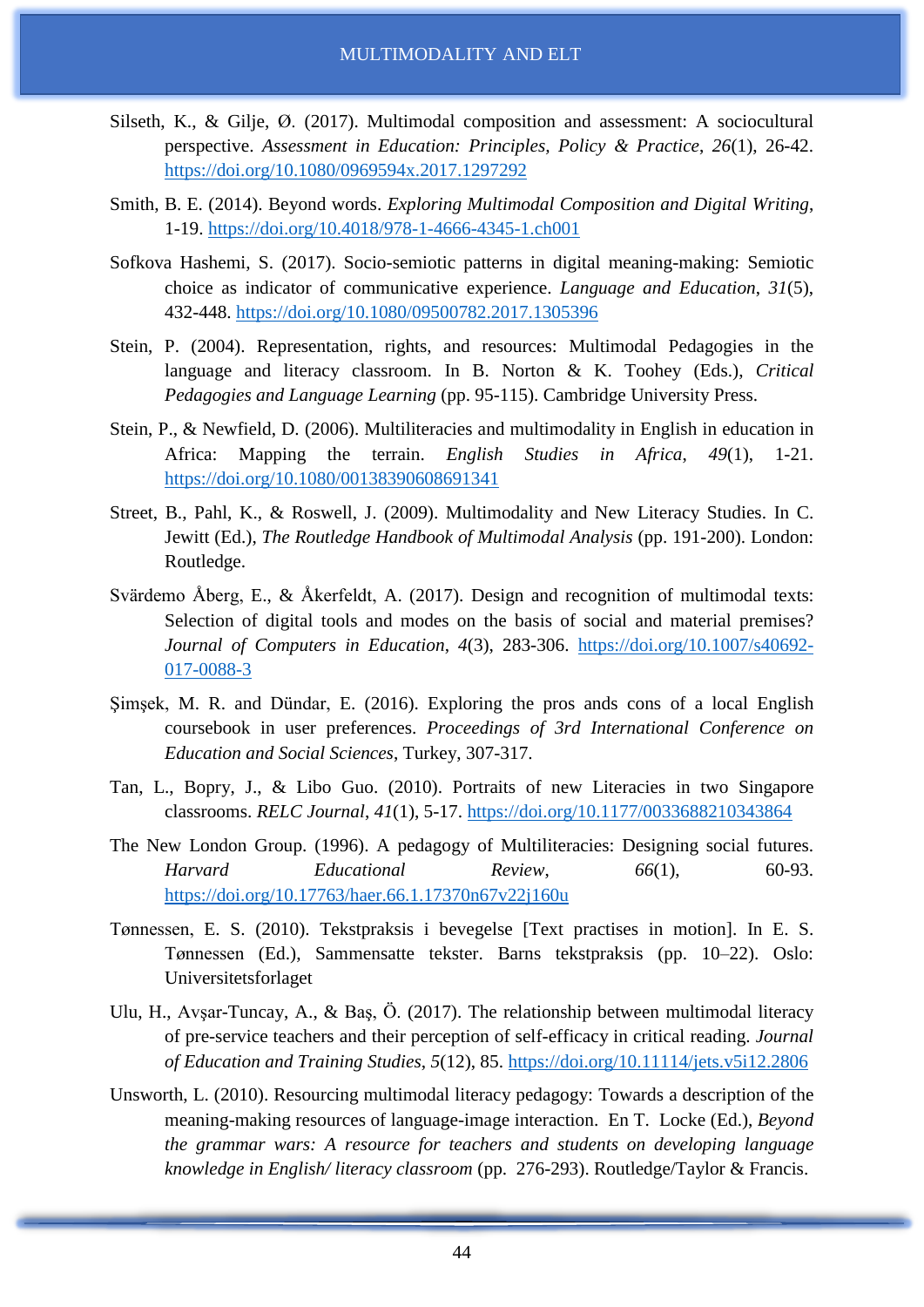Van Leeuwen, T. (1999). *Speech, music, sound*. Macmillan Press Ltd.

- Veliz, L., & Hossein, S. (2020). EAL teachers' (Un)Preparedness to implement classroom practice for Multiliteracies pedagogy. *Multilingual Education Yearbook*, 63-80. [https://doi.org/10.1007/978-3-030-41211-1\\_4](https://doi.org/10.1007/978-3-030-41211-1_4)
- Walker, N., & Bean, T. (2005). Sociocultural influences in content area teachers" selection and use of multiple texts. *Reading Research and Instruction, 44*(4), 61–77.
- Walker, N. T., Bean, T. W., & Dillard, B. (2010). *When textbooks fall short: New ways, new texts, new sources of information in the content areas*. Heinemann Educational Books.
- Walsh, M. (2010). Multimodal literacy: what does it mean for classroom practice? *Australian Journal of Language and Literacy*, *33*(3), 211+. [https://link.gale.com/apps/doc/A238750985/AONE?u=anon~5065465c&sid=googleSc](https://link.gale.com/apps/doc/A238750985/AONE?u=anon~5065465c&sid=googleScholar&xid=bcfe7b13) [holar&xid=bcfe7b13](https://link.gale.com/apps/doc/A238750985/AONE?u=anon~5065465c&sid=googleScholar&xid=bcfe7b13)
- Walsh, M. (2009). Pedagogic potentials of multimodal literacy. *Handbook of Research on New Media Literacy at the K-12 Level*, 32-47. [https://doi.org/10.4018/978-1-60566-](https://doi.org/10.4018/978-1-60566-120-9.ch003) [120-9.ch003](https://doi.org/10.4018/978-1-60566-120-9.ch003)
- Yi, Y., & Angay-Crowder, T. (2016). Multimodal pedagogies for teacher education in TESOL. *TESOL Quarterly*, *50*(4), 988-998. <https://doi.org/10.1002/tesq.326>
- Yi, Y., & Choi, J. (2015). Teachers' views of multimodal practices in K-12 classrooms: Voices from teachers in the United States. *TESOL Quarterly*, *49*(4), 838-847. <https://doi.org/10.1002/tesq.219>
- Zammit, K., & Downes, T. (2002a). New Learning Environments and the multiliterate individual: A framework for educators. *Australian Journal of Language and Literacy, 25*(2), 24–36.
- Zapata, A. (2014). Examining the multimodal and multi-lingual composition resources of young Latino picturebook makers. In Dunston, L. B. Gambrell, S.K. Fullerton, V. R. Gillis, K. Headley, & P. M. Stecker (Eds.), *62nd Yearbook of the Literacy Research Association*, pp. 76– 93.

# **To Cite this Chapter:**

Baykal, N. (2021). Multimodality and ELT. In Büyükkarcı, K. & Önal, A. (Eds.), *Essentials of applied linguistics and foreign language teaching: 21st century skills and classroom applications*, 24-45. ISRES Publishing.